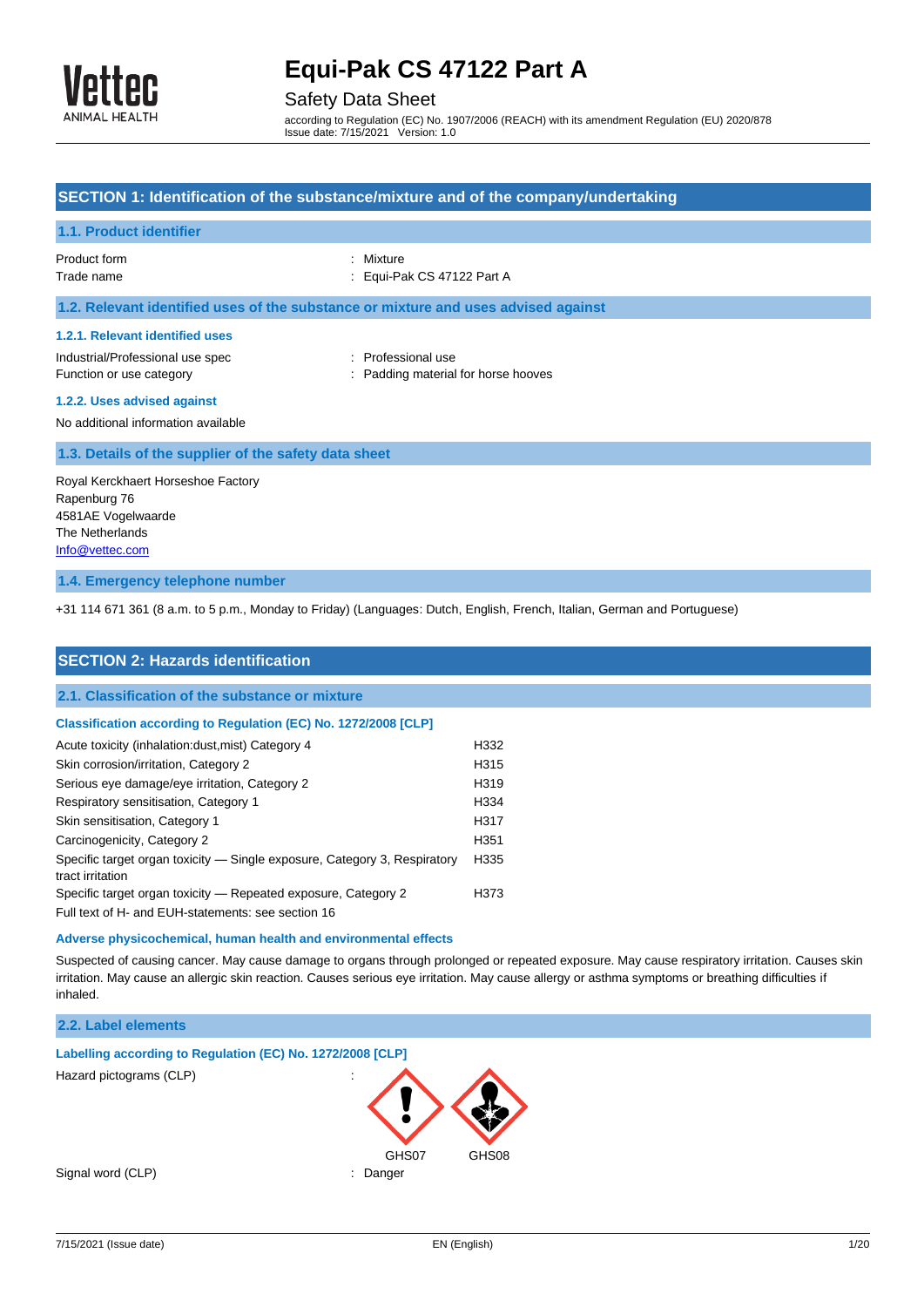### Safety Data Sheet

according to Regulation (EC) No. 1907/2006 (REACH) with its amendment Regulation (EU) 2020/878

| Contains                                            | : 4,4'-methylenedi(cyclohexyl isocyanate); dicyclohexylmethane-4,4'-di-isocyanate,<br>methylenediphenyl diisocyanate, BENZENE, 1,1'-METHYLENEBIS[ISOCYANATO-,<br><b>HOMOPOLYMER</b>                                                                                                                                                                                                                                                                                                                                 |
|-----------------------------------------------------|---------------------------------------------------------------------------------------------------------------------------------------------------------------------------------------------------------------------------------------------------------------------------------------------------------------------------------------------------------------------------------------------------------------------------------------------------------------------------------------------------------------------|
| Hazard statements (CLP)                             | : H315 - Causes skin irritation.<br>H317 - May cause an allergic skin reaction.<br>H319 - Causes serious eye irritation.<br>H332 - Harmful if inhaled.<br>H334 - May cause allergy or asthma symptoms or breathing difficulties if inhaled.<br>H335 - May cause respiratory irritation.<br>H351 - Suspected of causing cancer.                                                                                                                                                                                      |
| Precautionary statements (CLP)                      | H373 - May cause damage to organs through prolonged or repeated exposure.<br>: P201 - Obtain special instructions before use.<br>P260 - Do not breathe vapours.<br>P280 - Wear protective gloves/protective clothing/eye protection/face protection.<br>P304+P340 - IF INHALED: Remove person to fresh air and keep comfortable for breathing.<br>P333+P313 - If skin irritation or rash occurs: Get medical advice/attention.<br>P342+P311 - If experiencing respiratory symptoms: Call a POISON CENTER or doctor. |
| 2.3. Other hazards                                  |                                                                                                                                                                                                                                                                                                                                                                                                                                                                                                                     |
| other hazards which do not result in classification | This product contains isocyanates. Persons previously sensitized to isocyanates may                                                                                                                                                                                                                                                                                                                                                                                                                                 |

develop a cross-sensitization reaction to other isocyanates.

This substance/mixture does not meet the PBT criteria of REACH regulation, annex XIII This substance/mixture does not meet the vPvB criteria of REACH regulation, annex XIII

The mixture does not contain substance(s) included in the list established in accordance with Article 59(1) of REACH for having endocrine disrupting properties, or is not identified as having endocrine disrupting properties in accordance with the criteria set out in Commission Delegated Regulation (EU) 2017/2100 or Commission Regulation (EU) 2018/605

### **SECTION 3: Composition/information on ingredients**

### **3.1. Substances**

#### Not applicable

**3.2. Mixtures**

| <b>Name</b>                                                                        | <b>Product identifier</b>                                                                         | $\frac{9}{6}$ | <b>Classification according to</b><br><b>Regulation (EC) No. 1272/2008</b><br>[CLP]                                                                                                                  |
|------------------------------------------------------------------------------------|---------------------------------------------------------------------------------------------------|---------------|------------------------------------------------------------------------------------------------------------------------------------------------------------------------------------------------------|
| 4,4'-methylenedi(cyclohexyl isocyanate);<br>dicyclohexylmethane-4,4'-di-isocyanate | CAS-No.: 5124-30-1<br>EC-No.: 225-863-2<br>EC Index-No.: 615-009-00-0<br>REACH-no: Not available  | $20 - 40$     | Acute Tox. 2 (Inhalation), H330<br>$(ATE=0.05 mg/l)$<br>Skin Irrit. 2, H315<br>Eye Irrit. 2, H319<br>Resp. Sens. 1, H334<br>Skin Sens. 1, H317<br>STOT SE 3, H335                                    |
| methylenediphenyl diisocyanate                                                     | CAS-No.: 26447-40-5<br>EC-No.: 247-714-0<br>EC Index-No.: 615-005-00-9<br>REACH-no: Not available | $5 - 20$      | Carc. 2, H351<br>Acute Tox. 4 (Inhalation), H332<br>$(ATE=1.5 mg/l)$<br>STOT RE 2, H373<br>Eye Irrit. 2, H319<br>STOT SE 3, H335<br>Skin Irrit. 2, H315<br>Resp. Sens. 1, H334<br>Skin Sens. 1, H317 |
| BENZENE, 1,1'-METHYLENEBIS[ISOCYANATO-,<br><b>HOMOPOLYMER</b>                      | CAS-No.: 39310-05-9<br>EC-No.: 609-645-8<br>REACH-no: Not available                               | $1 - 10$      | Resp. Sens. 1, H334                                                                                                                                                                                  |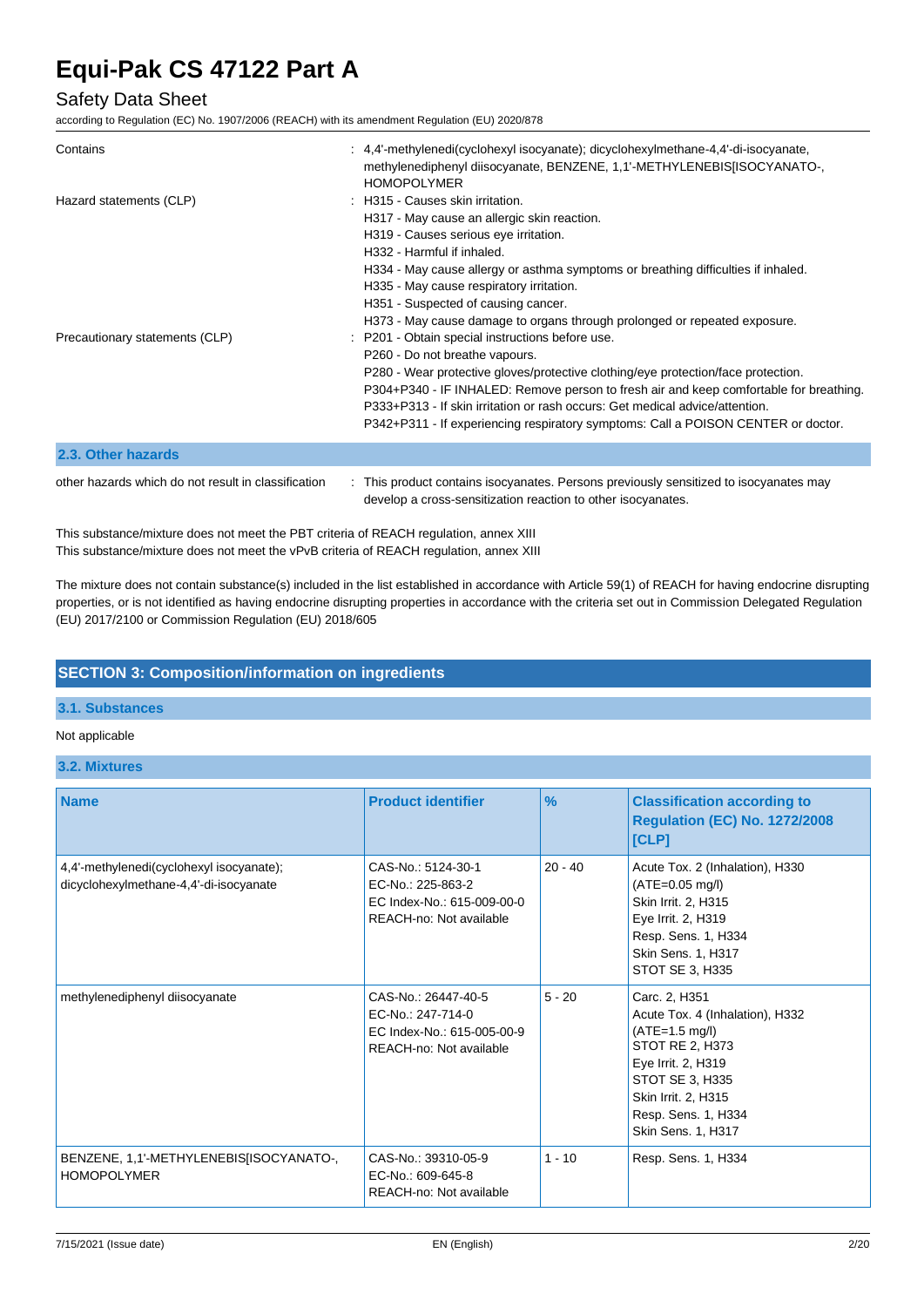## Safety Data Sheet

according to Regulation (EC) No. 1907/2006 (REACH) with its amendment Regulation (EU) 2020/878

| <b>Specific concentration limits:</b>                                              |                                                                                                   |                                                                                                                                                    |  |
|------------------------------------------------------------------------------------|---------------------------------------------------------------------------------------------------|----------------------------------------------------------------------------------------------------------------------------------------------------|--|
| <b>Name</b>                                                                        | <b>Product identifier</b>                                                                         | <b>Specific concentration limits</b>                                                                                                               |  |
| 4,4'-methylenedi(cyclohexyl isocyanate);<br>dicyclohexylmethane-4,4'-di-isocyanate | CAS-No.: 5124-30-1<br>EC-No.: 225-863-2<br>EC Index-No.: 615-009-00-0<br>REACH-no: Not available  | $(0.5 \leq C \leq 100)$ Resp. Sens. 1, H334<br>(0.5 ≤C ≤ 100) Skin Sens. 1, H317                                                                   |  |
| methylenediphenyl diisocyanate                                                     | CAS-No.: 26447-40-5<br>EC-No.: 247-714-0<br>EC Index-No.: 615-005-00-9<br>REACH-no: Not available | $(0.1 \leq C < 100)$ Resp. Sens. 1, H334<br>( 5 ≤C < 100) STOT SE 3, H335<br>( 5 ≤C < 100) Skin Irrit. 2, H315<br>( 5 ≤C < 100) Eye Irrit. 2, H319 |  |

Full text of H- and EUH-statements: see section 16

| <b>SECTION 4: First aid measures</b>                             |                                                                                                                                                                                                                                                                                                                                                                                                                                     |
|------------------------------------------------------------------|-------------------------------------------------------------------------------------------------------------------------------------------------------------------------------------------------------------------------------------------------------------------------------------------------------------------------------------------------------------------------------------------------------------------------------------|
| 4.1. Description of first aid measures                           |                                                                                                                                                                                                                                                                                                                                                                                                                                     |
| First-aid measures general                                       | : IF exposed or concerned: Get medical advice/attention. Call a poison center or a doctor if<br>you feel unwell. Never give anything by mouth to an unconscious person. If you feel unwell,<br>seek medical advice (show the label where possible). Suspected of causing cancer.                                                                                                                                                    |
| First-aid measures after inhalation                              | : Remove person to fresh air and keep comfortable for breathing. Call a poison center or a<br>doctor if you feel unwell. Remove person to fresh air and keep comfortable for breathing.<br>Call a POISON CENTER/doctor if you feel unwell. If breathing is difficult, remove victim to<br>fresh air and keep at rest in a position comfortable for breathing. If experiencing respiratory<br>symptoms: Call a POISON CENTER/doctor. |
| First-aid measures after skin contact                            | : Wash skin with plenty of water. Take off contaminated clothing. If skin irritation or rash<br>occurs: Get medical advice/attention. Wash with plenty of water/ Wash contaminated<br>clothing before reuse. If skin irritation occurs: Get medical advice/attention. Specific<br>treatment (see supplemental first aid instruction on this label). If skin irritation or rash<br>occurs:                                           |
| First-aid measures after eye contact                             | Rinse cautiously with water for several minutes. Remove contact lenses, if present and easy<br>to do. Continue rinsing. If eye irritation persists: Get medical advice/attention. If eye irritation<br>persists: Get medical advice/attention.                                                                                                                                                                                      |
| First-aid measures after ingestion                               | Do not induce vomiting. Call a poison center or a doctor if you feel unwell. Rinse mouth. Do<br>NOT induce vomiting. Obtain emergency medical attention.                                                                                                                                                                                                                                                                            |
| 4.2. Most important symptoms and effects, both acute and delayed |                                                                                                                                                                                                                                                                                                                                                                                                                                     |
| Symptoms/effects                                                 | : Causes damage to organs.                                                                                                                                                                                                                                                                                                                                                                                                          |
| Symptoms/effects after inhalation                                | : May cause respiratory irritation. May cause allergy or asthma symptoms or breathing<br>difficulties if inhaled. Danger of serious damage to health by prolonged exposure through<br>inhalation. Harmful if inhaled. May cause an allergic skin reaction.                                                                                                                                                                          |
| Symptoms/effects after skin contact                              | Irritation. May cause an allergic skin reaction. Individuals sensitized to isocyanates may<br>have a life-threatening allergic reaction. Causes skin irritation.                                                                                                                                                                                                                                                                    |
| Symptoms/effects after eye contact                               | : Eye irritation. Causes serious eye irritation.                                                                                                                                                                                                                                                                                                                                                                                    |
|                                                                  | 4.3. Indication of any immediate medical attention and special treatment needed                                                                                                                                                                                                                                                                                                                                                     |

Treat symptomatically.

| <b>SECTION 5: Firefighting measures</b>                        |                                                                                                                                               |  |
|----------------------------------------------------------------|-----------------------------------------------------------------------------------------------------------------------------------------------|--|
| 5.1. Extinguishing media                                       |                                                                                                                                               |  |
| Suitable extinguishing media<br>Unsuitable extinguishing media | Water spray. Dry powder. Foam. Carbon dioxide. Sand.<br>: Do not use a heavy water stream.                                                    |  |
| 5.2. Special hazards arising from the substance or mixture     |                                                                                                                                               |  |
| Hazardous decomposition products in case of fire               | Hazardous decomposition products may be released during prolonged heating like smokes,<br>÷<br>carbon monoxide and dioxide. Hydrogen cyanide. |  |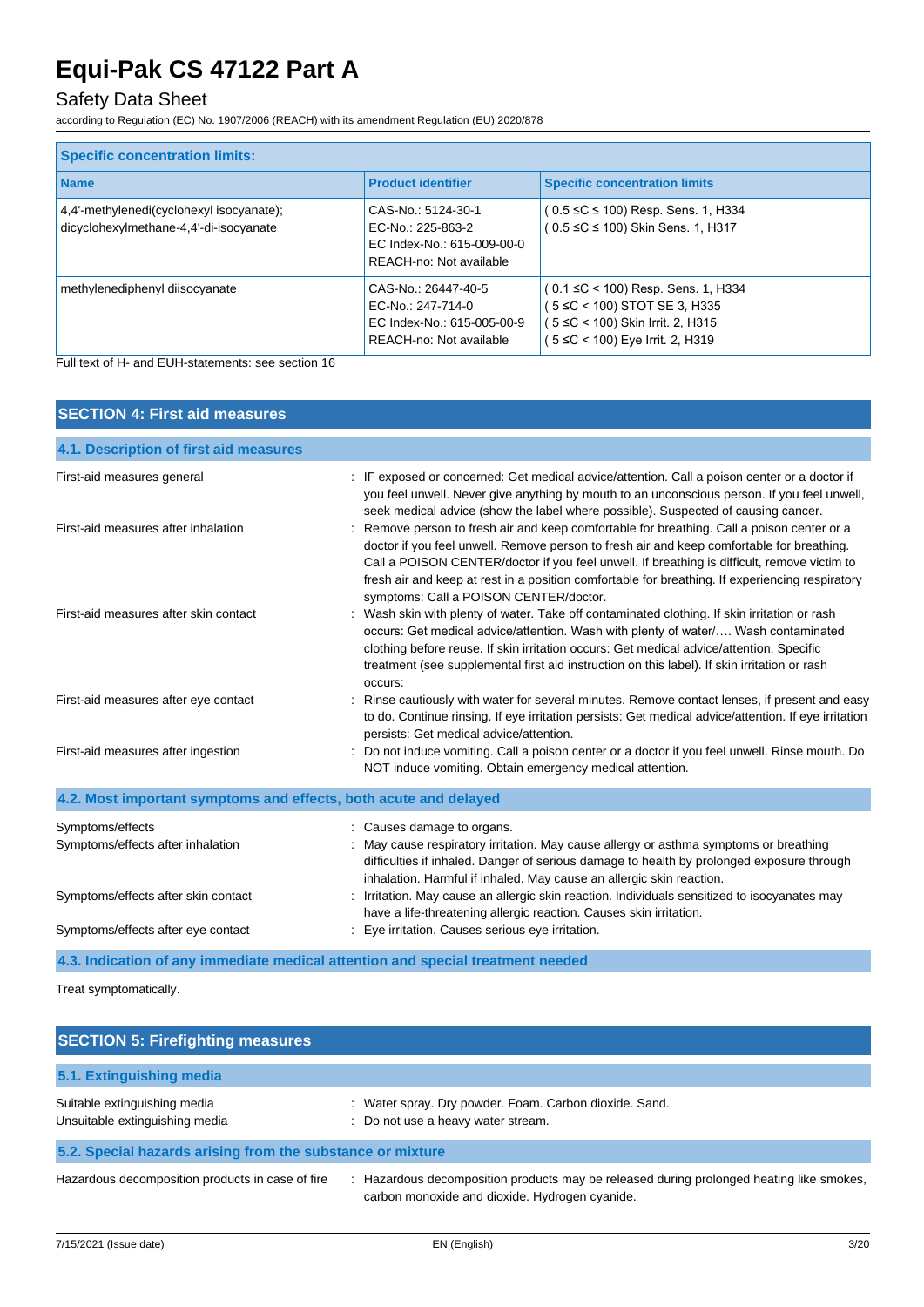## Safety Data Sheet

according to Regulation (EC) No. 1907/2006 (REACH) with its amendment Regulation (EU) 2020/878

| 5.3. Advice for firefighters          |                                                                                             |
|---------------------------------------|---------------------------------------------------------------------------------------------|
| Firefighting instructions             | : Use water spray or fog for cooling exposed containers. Exercise caution when fighting any |
|                                       | chemical fire. Prevent fire fighting water from entering the environment.                   |
| Protective equipment for firefighters | : Do not attempt to take action without suitable protective equipment. Self-contained       |
|                                       | breathing apparatus. Complete protective clothing. Do not enter fire area without proper    |
|                                       | protective equipment, including respiratory protection.                                     |

| <b>SECTION 6: Accidental release measures</b>                            |                                                                                                                                                                                                              |  |
|--------------------------------------------------------------------------|--------------------------------------------------------------------------------------------------------------------------------------------------------------------------------------------------------------|--|
| 6.1. Personal precautions, protective equipment and emergency procedures |                                                                                                                                                                                                              |  |
| 6.1.1. For non-emergency personnel                                       |                                                                                                                                                                                                              |  |
| Emergency procedures                                                     | Ventilate spillage area. Do not breathe dust/fume/gas/mist/vapours/spray. Avoid contact<br>with skin and eyes. Evacuate unnecessary personnel.                                                               |  |
| 6.1.2. For emergency responders                                          |                                                                                                                                                                                                              |  |
| Protective equipment                                                     | : Do not attempt to take action without suitable protective equipment. For further information<br>refer to section 8: "Exposure controls/personal protection". Equip cleanup crew with proper<br>protection. |  |
| Emergency procedures                                                     | Ventilate area.                                                                                                                                                                                              |  |
| <b>6.2. Environmental precautions</b>                                    |                                                                                                                                                                                                              |  |

Avoid release to the environment. Prevent entry to sewers and public waters. Notify authorities if liquid enters sewers or public waters.

| 6.3. Methods and material for containment and cleaning up |                                                                                                                                                                                                                                                                  |  |
|-----------------------------------------------------------|------------------------------------------------------------------------------------------------------------------------------------------------------------------------------------------------------------------------------------------------------------------|--|
| Methods for cleaning up                                   | : Take up liquid spill into absorbent material. Notify authorities if product enters sewers or<br>public waters. Soak up spills with inert solids, such as clay or diatomaceous earth as soon<br>as possible. Collect spillage. Store away from other materials. |  |
| Other information                                         | : Dispose of materials or solid residues at an authorized site.                                                                                                                                                                                                  |  |
| 6.4. Reference to other sections                          |                                                                                                                                                                                                                                                                  |  |

For further information refer to section 13. See Heading 8. Exposure controls and personal protection.

| <b>SECTION 7: Handling and storage</b>                            |                                                                                                                                                                                                                                                                                                                                                                                                                                                                                                                                                                                                                                                                                                                                                                                                                                                        |  |  |
|-------------------------------------------------------------------|--------------------------------------------------------------------------------------------------------------------------------------------------------------------------------------------------------------------------------------------------------------------------------------------------------------------------------------------------------------------------------------------------------------------------------------------------------------------------------------------------------------------------------------------------------------------------------------------------------------------------------------------------------------------------------------------------------------------------------------------------------------------------------------------------------------------------------------------------------|--|--|
| 7.1. Precautions for safe handling                                |                                                                                                                                                                                                                                                                                                                                                                                                                                                                                                                                                                                                                                                                                                                                                                                                                                                        |  |  |
| Precautions for safe handling<br>Hygiene measures                 | : Obtain special instructions before use. Do not handle until all safety precautions have been<br>read and understood. Wear personal protective equipment. Do not breathe<br>dust/fume/gas/mist/vapours/spray. Use only outdoors or in a well-ventilated area. Avoid<br>contact with skin and eyes. Wash hands and other exposed areas with mild soap and water<br>before eating, drinking or smoking and when leaving work. Provide good ventilation in<br>process area to prevent formation of vapour. Avoid breathing<br>dust/fume/gas/mist/vapours/spray.<br>: Wash contaminated clothing before reuse. Contaminated work clothing should not be<br>allowed out of the workplace. Do not eat, drink or smoke when using this product. Always<br>wash hands after handling the product. Wash hands, forearms and face thoroughly after<br>handling. |  |  |
| 7.2. Conditions for safe storage, including any incompatibilities |                                                                                                                                                                                                                                                                                                                                                                                                                                                                                                                                                                                                                                                                                                                                                                                                                                                        |  |  |
| Storage conditions<br>Incompatible products                       | : Keep container tightly closed. Store away from strong oxidizers, strong bases, strong acids.<br>Keep only in the original container in a cool, well ventilated place away from : Moisture. Do<br>not reseal if contamination is suspected.<br>: Strong bases. Strong acids.                                                                                                                                                                                                                                                                                                                                                                                                                                                                                                                                                                          |  |  |
| Incompatible materials                                            | : Strong bases. Water. Strong acids.                                                                                                                                                                                                                                                                                                                                                                                                                                                                                                                                                                                                                                                                                                                                                                                                                   |  |  |
| 7.3. Specific end use(s)                                          |                                                                                                                                                                                                                                                                                                                                                                                                                                                                                                                                                                                                                                                                                                                                                                                                                                                        |  |  |
| No additional information available                               |                                                                                                                                                                                                                                                                                                                                                                                                                                                                                                                                                                                                                                                                                                                                                                                                                                                        |  |  |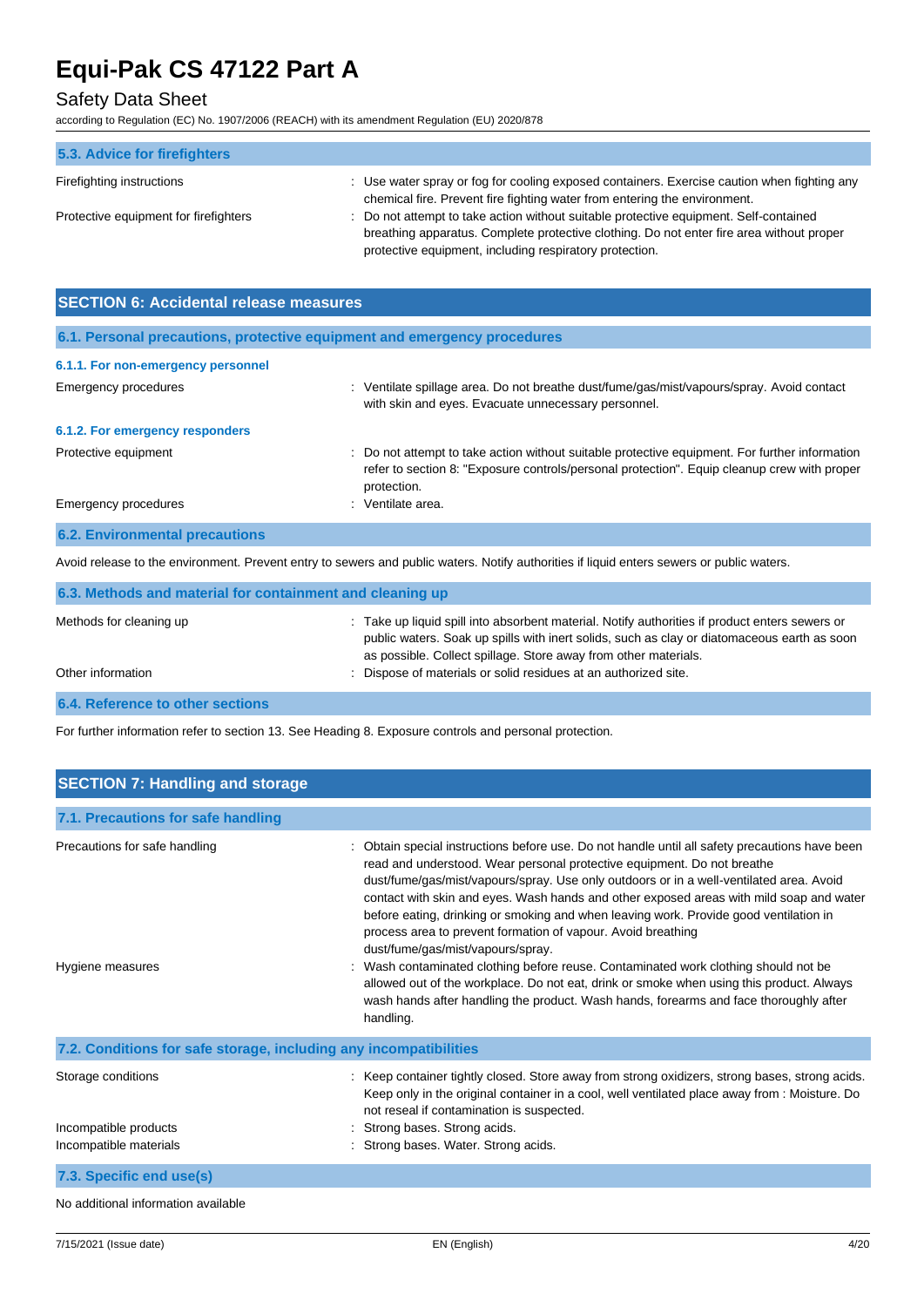### Safety Data Sheet

according to Regulation (EC) No. 1907/2006 (REACH) with its amendment Regulation (EU) 2020/878

### **SECTION 8: Exposure controls/personal protection**

### **8.1. Control parameters**

**8.1.1 National occupational exposure and biological limit values**

| 4,4'-methylenedi(cyclohexyl isocyanate); dicyclohexylmethane-4,4'-di-isocyanate (5124-30-1) |                                                                                                                                            |  |  |
|---------------------------------------------------------------------------------------------|--------------------------------------------------------------------------------------------------------------------------------------------|--|--|
| <b>Belgium - Occupational Exposure Limits</b>                                               |                                                                                                                                            |  |  |
| Local name                                                                                  | Méthylène bis(4-cyclohexylisocyanate) # Methyleen bis(4-cyclohexylisocyanaat)                                                              |  |  |
| <b>OEL TWA</b>                                                                              | $0.055$ mg/m <sup>3</sup>                                                                                                                  |  |  |
| OEL TWA [ppm]                                                                               | 0.005 ppm                                                                                                                                  |  |  |
| Regulatory reference                                                                        | Koninklijk besluit/Arrêté royal 19/11/2020                                                                                                 |  |  |
| <b>Denmark - Occupational Exposure Limits</b>                                               |                                                                                                                                            |  |  |
| Local name                                                                                  | Methylenbis(4-cyclohexylisocyanat)                                                                                                         |  |  |
| OEL TWA [1]                                                                                 | $0.054$ mg/m <sup>3</sup>                                                                                                                  |  |  |
| OEL TWA [2]                                                                                 | 0.005 ppm                                                                                                                                  |  |  |
| Regulatory reference                                                                        | BEK nr 1426 af 28. juni 2021                                                                                                               |  |  |
| <b>Greece - Occupational Exposure Limits</b>                                                |                                                                                                                                            |  |  |
| Local name                                                                                  | Μεθυλένιο, δις (4-κυκλοεξυλο-ισοκθανικό-)                                                                                                  |  |  |
| <b>OEL TWA</b>                                                                              | $0.11$ mg/m <sup>3</sup>                                                                                                                   |  |  |
| OEL TWA [ppm]                                                                               | $0.01$ ppm                                                                                                                                 |  |  |
| <b>OEL STEL</b>                                                                             | $0.11$ mg/m <sup>3</sup>                                                                                                                   |  |  |
| OEL STEL [ppm]                                                                              | 0.01 ppm                                                                                                                                   |  |  |
| Regulatory reference                                                                        | Π.Δ. 90/1999 - Προστασία της υγείας των εργαζομένων που εκτίθενται σε ορισμένους<br>χημικούς παράγοντες κατά τη διάρκεια της εργασίας τους |  |  |
| <b>Portugal - Occupational Exposure Limits</b>                                              |                                                                                                                                            |  |  |
| Local name                                                                                  | Metileno-bis(4-ciclohexilisocianato)                                                                                                       |  |  |
| OEL TWA [ppm]                                                                               | 0.005 ppm                                                                                                                                  |  |  |
| Regulatory reference                                                                        | Norma Portuguesa NP 1796:2014                                                                                                              |  |  |
| <b>Spain - Occupational Exposure Limits</b>                                                 |                                                                                                                                            |  |  |
| Local name                                                                                  | Metileno-bis (4-ciclohexilisocianato) (Diisocianato de 4,4'-diciclohexilmetano)                                                            |  |  |
| VLA-ED (OEL TWA) [1]                                                                        | $0.055$ mg/m <sup>3</sup>                                                                                                                  |  |  |
| VLA-ED (OEL TWA) [2]                                                                        | 0.005 ppm                                                                                                                                  |  |  |
| Remark                                                                                      | Sen (Sensibilizante).                                                                                                                      |  |  |
| Regulatory reference                                                                        | Límites de Exposición Profesional para Agentes Químicos en España 2021. INSHT                                                              |  |  |
| <b>USA - ACGIH - Occupational Exposure Limits</b>                                           |                                                                                                                                            |  |  |
| Local name                                                                                  | Methylene bis(4-cyclohexylisocyanate)                                                                                                      |  |  |
| ACGIH OEL TWA [ppm]                                                                         | $0.005$ ppm                                                                                                                                |  |  |
| Remark (ACGIH)                                                                              | TLV® Basis: Resp sens; LRT irr                                                                                                             |  |  |
| Regulatory reference                                                                        | ACGIH 2021                                                                                                                                 |  |  |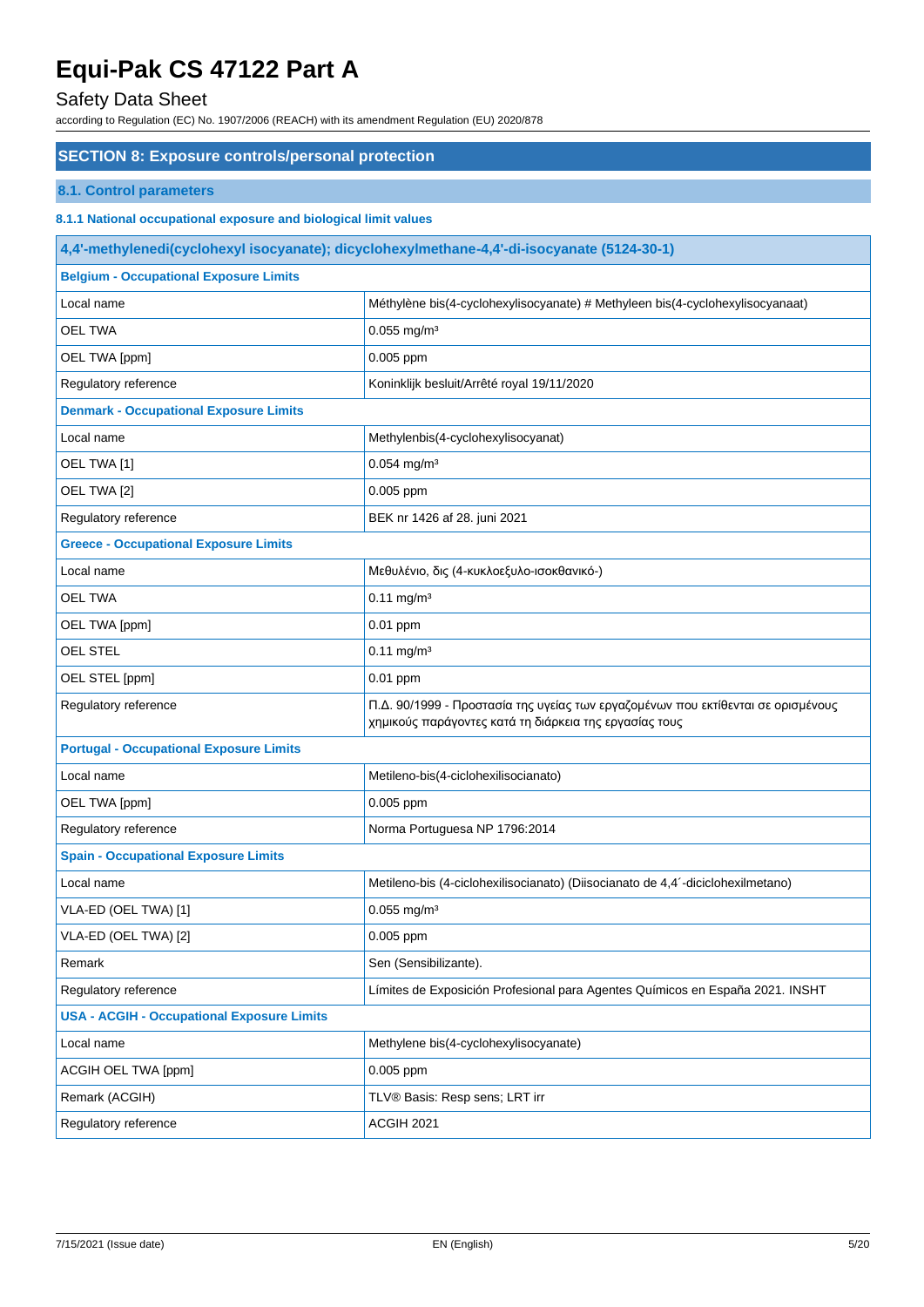## Safety Data Sheet

| methylenediphenyl diisocyanate (26447-40-5)          |                                                                                                                                                                                                                                                                                                                                                                                                                                                                                                  |  |
|------------------------------------------------------|--------------------------------------------------------------------------------------------------------------------------------------------------------------------------------------------------------------------------------------------------------------------------------------------------------------------------------------------------------------------------------------------------------------------------------------------------------------------------------------------------|--|
| <b>Poland - Occupational Exposure Limits</b>         |                                                                                                                                                                                                                                                                                                                                                                                                                                                                                                  |  |
| Local name                                           | Diizocyjanian metylenodifenylu - mieszanina izomerów (metylenodifenylodiizocyjanian,<br>MDI)                                                                                                                                                                                                                                                                                                                                                                                                     |  |
| NDS (OEL TWA)                                        | $0.03$ mg/m <sup>3</sup>                                                                                                                                                                                                                                                                                                                                                                                                                                                                         |  |
| NDSCh (OEL STEL)                                     | $0.09$ mg/m <sup>3</sup>                                                                                                                                                                                                                                                                                                                                                                                                                                                                         |  |
| Regulatory reference                                 | Dz. U. 2018 poz. 1286                                                                                                                                                                                                                                                                                                                                                                                                                                                                            |  |
| <b>Isopropyl Alcohol (67-63-0)</b>                   |                                                                                                                                                                                                                                                                                                                                                                                                                                                                                                  |  |
| <b>Belgium - Occupational Exposure Limits</b>        |                                                                                                                                                                                                                                                                                                                                                                                                                                                                                                  |  |
| Local name                                           | Alcool isopropylique # Isopropylalcohol                                                                                                                                                                                                                                                                                                                                                                                                                                                          |  |
| <b>OEL TWA</b>                                       | 500 mg/m <sup>3</sup>                                                                                                                                                                                                                                                                                                                                                                                                                                                                            |  |
| OEL TWA [ppm]                                        | 200 ppm                                                                                                                                                                                                                                                                                                                                                                                                                                                                                          |  |
| <b>OEL STEL</b>                                      | 1000 mg/m <sup>3</sup>                                                                                                                                                                                                                                                                                                                                                                                                                                                                           |  |
| OEL STEL [ppm]                                       | 400 ppm                                                                                                                                                                                                                                                                                                                                                                                                                                                                                          |  |
| Regulatory reference                                 | Koninklijk besluit/Arrêté royal 19/11/2020                                                                                                                                                                                                                                                                                                                                                                                                                                                       |  |
| <b>Bulgaria - Occupational Exposure Limits</b>       |                                                                                                                                                                                                                                                                                                                                                                                                                                                                                                  |  |
| Local name                                           | Изопропилов алкохол                                                                                                                                                                                                                                                                                                                                                                                                                                                                              |  |
| <b>OEL TWA</b>                                       | 980 mg/m <sup>3</sup>                                                                                                                                                                                                                                                                                                                                                                                                                                                                            |  |
| OEL STEL                                             | 1225 mg/m <sup>3</sup>                                                                                                                                                                                                                                                                                                                                                                                                                                                                           |  |
| Regulatory reference                                 | Наредба № 13 от 30.12.2003 г. за защита на работещите от рискове, свързани с<br>експозиция на химични агенти при работа (изм. и доп. ДВ. бр.5 от 17 Януари 2020 г.)                                                                                                                                                                                                                                                                                                                              |  |
| <b>Croatia - Occupational Exposure Limits</b>        |                                                                                                                                                                                                                                                                                                                                                                                                                                                                                                  |  |
| Local name                                           | Propan-2-ol; izopropil-alkohol; izopropanol                                                                                                                                                                                                                                                                                                                                                                                                                                                      |  |
| GVI (OEL TWA) [1]                                    | 999 mg/m <sup>3</sup>                                                                                                                                                                                                                                                                                                                                                                                                                                                                            |  |
| GVI (OEL TWA) [2]                                    | 400 ppm                                                                                                                                                                                                                                                                                                                                                                                                                                                                                          |  |
| KGVI (OEL STEL)                                      | 1250 mg/m <sup>3</sup>                                                                                                                                                                                                                                                                                                                                                                                                                                                                           |  |
| KGVI (OEL STEL) [ppm]                                | 500 ppm                                                                                                                                                                                                                                                                                                                                                                                                                                                                                          |  |
| Regulatory reference                                 | Pravilnik o izmjenama i dopunama Pravilnika o graničnim vrijednostima izloženosti<br>opasnim tvarima pri radu i o biološkim graničnim vrijednostima (NN 1/2021)                                                                                                                                                                                                                                                                                                                                  |  |
| <b>Croatia - Biological limit values</b>             |                                                                                                                                                                                                                                                                                                                                                                                                                                                                                                  |  |
| Local name                                           | Propan-2-ol                                                                                                                                                                                                                                                                                                                                                                                                                                                                                      |  |
| <b>BLV</b>                                           | 50 mg/l Karakteristični pokazatelj: aceton - Biološki uzorak: krv - Vrijeme uzorkovanja: na<br>kraju radne smjene<br>0.86 µmol/l Karakteristični pokazatelj: aceton - Biološki uzorak: krv - Vrijeme uzorkovanja:<br>na kraju radne smjene<br>50 mg/l Karakteristični pokazatelj: aceton - Biološki uzorak: mokraća - Vrijeme<br>uzorkovanja: na kraju radne smjene<br>0.86 µmol/l Karakteristični pokazatelj: aceton - Biološki uzorak: mokraća - Vrijeme<br>uzorkovanja: na kraju radne smjene |  |
| Regulatory reference                                 | Pravilnik o izmjenama i dopunama Pravilnika o graničnim vrijednostima izloženosti<br>opasnim tvarima pri radu i o biološkim graničnim vrijednostima (NN 91/2018)                                                                                                                                                                                                                                                                                                                                 |  |
| <b>Czech Republic - Occupational Exposure Limits</b> |                                                                                                                                                                                                                                                                                                                                                                                                                                                                                                  |  |
| Local name                                           | 2-Propanol (Isopropanol; Izopropylalkohol)                                                                                                                                                                                                                                                                                                                                                                                                                                                       |  |
| PEL (OEL TWA)                                        | $500$ mg/m <sup>3</sup>                                                                                                                                                                                                                                                                                                                                                                                                                                                                          |  |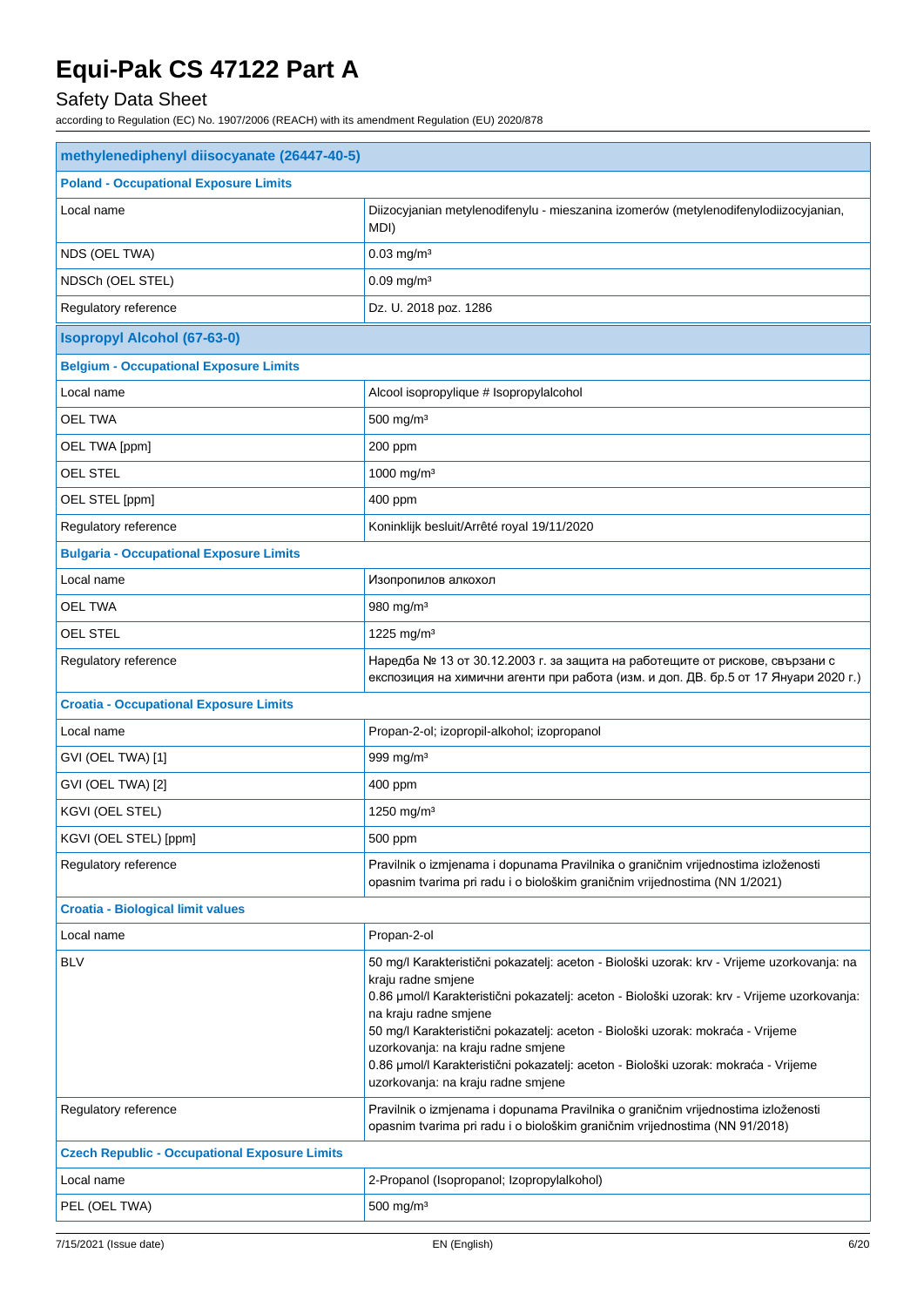## Safety Data Sheet

| <b>Isopropyl Alcohol (67-63-0)</b>                       |                                                                                                                                                                                                                                                                     |  |
|----------------------------------------------------------|---------------------------------------------------------------------------------------------------------------------------------------------------------------------------------------------------------------------------------------------------------------------|--|
| PEL (OEL TWA) [ppm]                                      | 200 ppm                                                                                                                                                                                                                                                             |  |
| NPK-P (OEL C)                                            | 1000 mg/m <sup>3</sup>                                                                                                                                                                                                                                              |  |
| NPK-P (OEL C) [ppm]                                      | 400 ppm                                                                                                                                                                                                                                                             |  |
| Regulatory reference                                     | Nařízení vlády č. 361/2007 Sb. (Předpis 195/2021 Sb.)                                                                                                                                                                                                               |  |
| <b>Denmark - Occupational Exposure Limits</b>            |                                                                                                                                                                                                                                                                     |  |
| Local name                                               | Isopropylalkohol (Isopropanol; 2-Propanol; sec-Propylalkohol)                                                                                                                                                                                                       |  |
| OEL TWA [1]                                              | 490 mg/m <sup>3</sup>                                                                                                                                                                                                                                               |  |
| OEL TWA [2]                                              | 200 ppm                                                                                                                                                                                                                                                             |  |
| Regulatory reference                                     | BEK nr 1426 af 28. juni 2021                                                                                                                                                                                                                                        |  |
| <b>Estonia - Occupational Exposure Limits</b>            |                                                                                                                                                                                                                                                                     |  |
| Local name                                               | 2-propanool (isopropüülalkohol, isopropanool)                                                                                                                                                                                                                       |  |
| <b>OEL TWA</b>                                           | 350 mg/m <sup>3</sup>                                                                                                                                                                                                                                               |  |
| OEL TWA [ppm]                                            | 150 ppm                                                                                                                                                                                                                                                             |  |
| OEL STEL                                                 | 600 mg/m <sup>3</sup>                                                                                                                                                                                                                                               |  |
| OEL STEL [ppm]                                           | 250 ppm                                                                                                                                                                                                                                                             |  |
| Regulatory reference                                     | Vabariigi Valitsuse 20. märtsi 2001. a määruse nr 105 (RT I, 17.10.2019, 2); Vabariigi<br>Valitsuse 10. märtsi 2019. a määruse nr 84                                                                                                                                |  |
| <b>Finland - Occupational Exposure Limits</b>            |                                                                                                                                                                                                                                                                     |  |
| Local name                                               | 2-Propanoli                                                                                                                                                                                                                                                         |  |
| HTP (OEL TWA) [1]                                        | $500$ mg/m <sup>3</sup>                                                                                                                                                                                                                                             |  |
| HTP (OEL TWA) [2]                                        | 200 ppm                                                                                                                                                                                                                                                             |  |
| HTP (OEL STEL)                                           | 620 mg/m $3$                                                                                                                                                                                                                                                        |  |
| HTP (OEL STEL) [ppm]                                     | 250 ppm                                                                                                                                                                                                                                                             |  |
| Regulatory reference                                     | HTP-ARVOT 2020 (Sosiaali- ja terveysministeriö)                                                                                                                                                                                                                     |  |
| <b>France - Occupational Exposure Limits</b>             |                                                                                                                                                                                                                                                                     |  |
| Local name                                               | Alcool isopropylique                                                                                                                                                                                                                                                |  |
| VLE (OEL C/STEL)                                         | 980 mg/m <sup>3</sup>                                                                                                                                                                                                                                               |  |
| VLE (OEL C/STEL) [ppm]                                   | 400 ppm                                                                                                                                                                                                                                                             |  |
| Remark                                                   | Valeurs recommandées/admises                                                                                                                                                                                                                                        |  |
| Regulatory reference                                     | Circulaire du Ministère du travail (réf.: INRS ED 984, 2016)                                                                                                                                                                                                        |  |
| <b>Germany - Occupational Exposure Limits (TRGS 900)</b> |                                                                                                                                                                                                                                                                     |  |
| Local name                                               | Propan-2-ol                                                                                                                                                                                                                                                         |  |
| AGW (OEL TWA) [1]                                        | $500$ mg/m <sup>3</sup>                                                                                                                                                                                                                                             |  |
| AGW (OEL TWA) [2]                                        | 200 ppm                                                                                                                                                                                                                                                             |  |
| Peak exposure limitation factor                          | 2(II)                                                                                                                                                                                                                                                               |  |
| Remark                                                   | DFG - Senatskommission zur Prüfung gesundheitsschädlicher Arbeitsstoffe der DFG<br>(MAK-Kommission); Y - Ein Risiko der Fruchtschädigung braucht bei Einhaltung des<br>Arbeitsplatzgrenzwertes und des biologischen Grenzwertes (BGW) nicht befürchtet zu<br>werden |  |
| Regulatory reference                                     | <b>TRGS900</b>                                                                                                                                                                                                                                                      |  |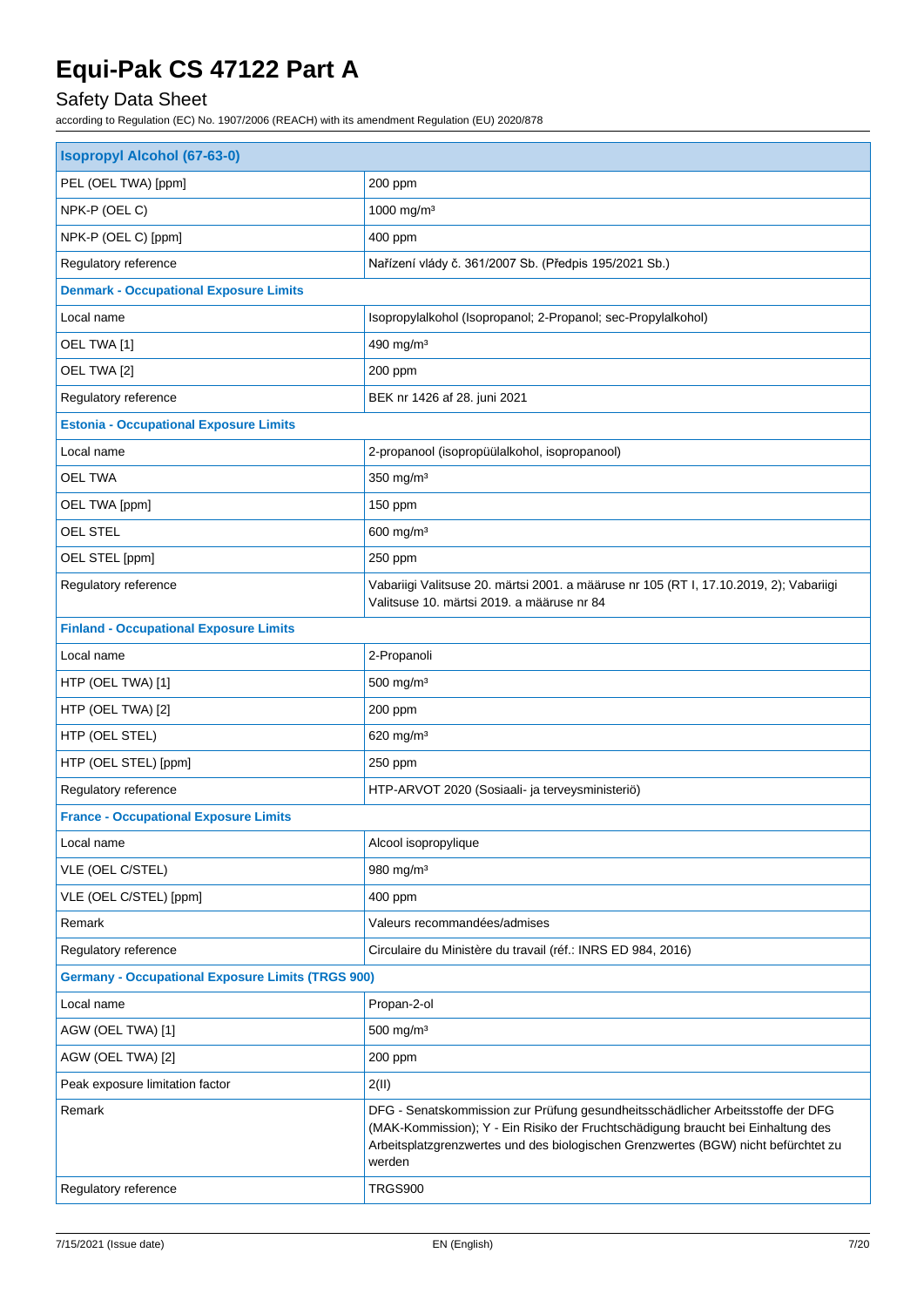## Safety Data Sheet

| <b>Isopropyl Alcohol (67-63-0)</b>                  |                                                                                                                                                                                                                                                                                                                                                     |  |  |
|-----------------------------------------------------|-----------------------------------------------------------------------------------------------------------------------------------------------------------------------------------------------------------------------------------------------------------------------------------------------------------------------------------------------------|--|--|
| <b>Germany - Biological limit values (TRGS 903)</b> |                                                                                                                                                                                                                                                                                                                                                     |  |  |
| Local name                                          | Propan-2-ol                                                                                                                                                                                                                                                                                                                                         |  |  |
| Biological limit value                              | 25 mg/l Parameter: Aceton - Untersuchungsmaterial: B = Vollblut, U = Urin -<br>Probenahmezeitpunkt: b) Expositionsende, bzw. Schichtende - Festlegung/Begründung:<br>11/2012 DFG<br>25 mg/l Parameter: Aceton - Untersuchungsmaterial: U = Urin - Probenahmezeitpunkt: b)<br>Expositionsende, bzw. Schichtende - Festlegung/Begründung: 11/2012 DFG |  |  |
| Regulatory reference                                | <b>TRGS 903</b>                                                                                                                                                                                                                                                                                                                                     |  |  |
| <b>Greece - Occupational Exposure Limits</b>        |                                                                                                                                                                                                                                                                                                                                                     |  |  |
| Local name                                          | Ισοπροπυλική αλκοόλη                                                                                                                                                                                                                                                                                                                                |  |  |
| <b>OEL TWA</b>                                      | 980 mg/m $3$                                                                                                                                                                                                                                                                                                                                        |  |  |
| OEL TWA [ppm]                                       | 400 ppm                                                                                                                                                                                                                                                                                                                                             |  |  |
| OEL STEL                                            | 1225 mg/m <sup>3</sup>                                                                                                                                                                                                                                                                                                                              |  |  |
| OEL STEL [ppm]                                      | 500 ppm                                                                                                                                                                                                                                                                                                                                             |  |  |
| Regulatory reference                                | Π.Δ. 90/1999 - Προστασία της υγείας των εργαζομένων που εκτίθενται σε ορισμένους<br>χημικούς παράγοντες κατά τη διάρκεια της εργασίας τους                                                                                                                                                                                                          |  |  |
| <b>Hungary - Occupational Exposure Limits</b>       |                                                                                                                                                                                                                                                                                                                                                     |  |  |
| Local name                                          | IZOPROPIL-ALKOHOL                                                                                                                                                                                                                                                                                                                                   |  |  |
| AK (OEL TWA)                                        | $500$ mg/m <sup>3</sup>                                                                                                                                                                                                                                                                                                                             |  |  |
| CK (OEL STEL)                                       | 1000 mg/m <sup>3</sup>                                                                                                                                                                                                                                                                                                                              |  |  |
| Regulatory reference                                | 5/2020. (II. 6.) ITM rendelet - A kémiai kóroki tényezők hatásának kitett munkavállalók<br>egészségének és biztonságának védelméről                                                                                                                                                                                                                 |  |  |
| <b>Hungary - Biological Exposure Indices</b>        |                                                                                                                                                                                                                                                                                                                                                     |  |  |
| Local name                                          | Izopropil-alkohol (2-Propanol)                                                                                                                                                                                                                                                                                                                      |  |  |
| BEI                                                 | 25 mg/l Biológiai expozíciós (hatás) mutató: aceton - Biológiai minta: vizeletben -<br>Mintavétel ideje: m.v. (műszak végén)<br>430 µmol/l Biológiai expozíciós (hatás) mutató: aceton - Biológiai minta: vizeletben -<br>Mintavétel ideje: m.v. (műszak végén)                                                                                     |  |  |
| Remark                                              | A foglalkozási vegyi expozíció esetén ajánlott biológiai expozíciós és hatásmutatók<br>határértékei                                                                                                                                                                                                                                                 |  |  |
| Regulatory reference                                | 5/2020. (II. 6.) ITM rendelet - A kémiai kóroki tényezők hatásának kitett munkavállalók<br>egészségének és biztonságának védelméről                                                                                                                                                                                                                 |  |  |
| <b>Ireland - Occupational Exposure Limits</b>       |                                                                                                                                                                                                                                                                                                                                                     |  |  |
| Local name                                          | Isopropyl alcohol [Propan-2-ol]                                                                                                                                                                                                                                                                                                                     |  |  |
| OEL TWA [2]                                         | 200 ppm                                                                                                                                                                                                                                                                                                                                             |  |  |
| OEL STEL [ppm]                                      | 400 ppm                                                                                                                                                                                                                                                                                                                                             |  |  |
| Regulatory reference                                | Chemical Agents Code of Practice 2021                                                                                                                                                                                                                                                                                                               |  |  |
| <b>Ireland - Biological limit values</b>            |                                                                                                                                                                                                                                                                                                                                                     |  |  |
| Local name                                          | 2-Propanol                                                                                                                                                                                                                                                                                                                                          |  |  |
| <b>BLV</b>                                          | 40 mg/l Parameter: acetone - Medium: urine - Sampling time: End of shift at end of<br>workweek - Notations: B (Background), Ns (Non-specific)                                                                                                                                                                                                       |  |  |
| Regulatory reference                                | Biological Monitoring Guidelines (HSA, 2011)                                                                                                                                                                                                                                                                                                        |  |  |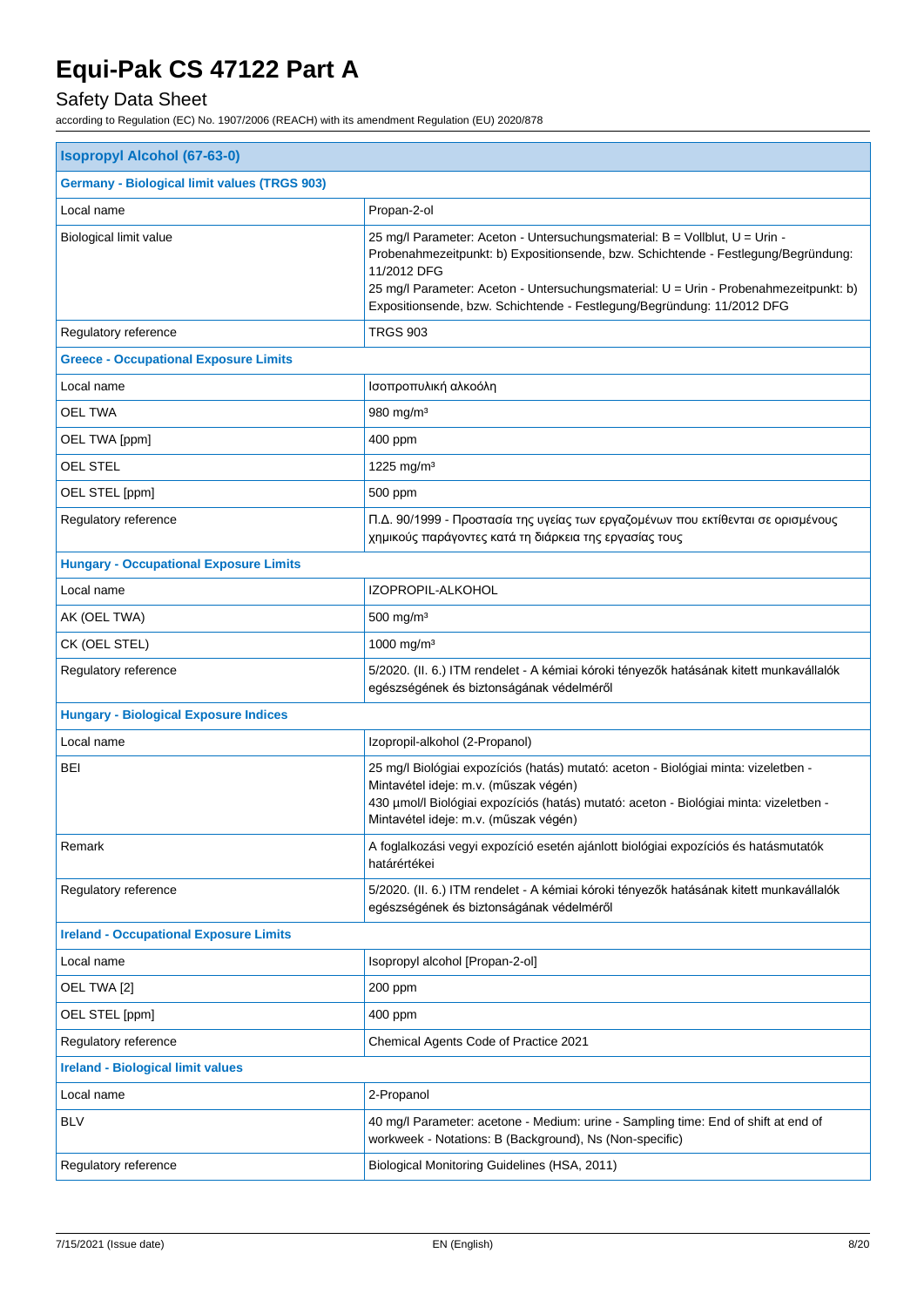## Safety Data Sheet

| <b>Isopropyl Alcohol (67-63-0)</b>              |                                                                                                                                                                 |  |  |
|-------------------------------------------------|-----------------------------------------------------------------------------------------------------------------------------------------------------------------|--|--|
| <b>Latvia - Occupational Exposure Limits</b>    |                                                                                                                                                                 |  |  |
| Local name                                      | Izopropanols (2-propanols, izopropilspirts, 1-metil-1-etanols)                                                                                                  |  |  |
| <b>OEL TWA</b>                                  | 350 mg/m <sup>3</sup>                                                                                                                                           |  |  |
| <b>OEL STEL</b>                                 | 600 mg/m <sup>3</sup>                                                                                                                                           |  |  |
| Regulatory reference                            | Ministru kabineta 2007. gada 15. maija noteikumiem Nr. 325 (Grozījumi Ministru kabineta<br>2011. gada 1. februārī noteikumiem Nr. 92)                           |  |  |
| <b>Lithuania - Occupational Exposure Limits</b> |                                                                                                                                                                 |  |  |
| Local name                                      | 2-propanolis (izopropanolis, izopropilo alkoholis)                                                                                                              |  |  |
| IPRV (OEL TWA)                                  | 350 mg/m <sup>3</sup>                                                                                                                                           |  |  |
| IPRV (OEL TWA) [ppm]                            | 150 ppm                                                                                                                                                         |  |  |
| TPRV (OEL STEL)                                 | 600 mg/m <sup>3</sup>                                                                                                                                           |  |  |
| TPRV (OEL STEL) [ppm]                           | 250 ppm                                                                                                                                                         |  |  |
| Regulatory reference                            | LIETUVOS HIGIENOS NORMA HN 23:2011 (Nr. V-695/A1-272, 2018-06-12)                                                                                               |  |  |
| <b>Poland - Occupational Exposure Limits</b>    |                                                                                                                                                                 |  |  |
| Local name                                      | Propan-2-ol (izopropylowy alkohol)                                                                                                                              |  |  |
| NDS (OEL TWA)                                   | 900 mg/m <sup>3</sup>                                                                                                                                           |  |  |
| NDSCh (OEL STEL)                                | 1200 mg/m <sup>3</sup>                                                                                                                                          |  |  |
| Regulatory reference                            | Dz. U. 2018 poz. 1286                                                                                                                                           |  |  |
| <b>Portugal - Occupational Exposure Limits</b>  |                                                                                                                                                                 |  |  |
| Local name                                      | 2-Propanol (isopropanol ou álcool isopropílico)                                                                                                                 |  |  |
| OEL TWA [ppm]                                   | 200 ppm                                                                                                                                                         |  |  |
| OEL STEL [ppm]                                  | 400 ppm                                                                                                                                                         |  |  |
| Remark                                          | A4 (Agente não classificável como carcinogénico no Homem); IBE (Índice biológico de<br>exposição)                                                               |  |  |
| Regulatory reference                            | Norma Portuguesa NP 1796:2014                                                                                                                                   |  |  |
| <b>Portugal - Biological Exposure Indices</b>   |                                                                                                                                                                 |  |  |
| Local name                                      | 2-Propanol                                                                                                                                                      |  |  |
| BEI                                             | 40 mg/l Parâmetro: Acetona - Meio: urina - Momento da amostragem: Fim do turno no fim<br>da semana de trabalho - Notaçao: Vb (Valor basal), Ne (Não específico) |  |  |
| Regulatory reference                            | Norma Portuguesa NP 1796:2014                                                                                                                                   |  |  |
| <b>Romania - Occupational Exposure Limits</b>   |                                                                                                                                                                 |  |  |
| Local name                                      | Alcool izopropilic/2-Propanol                                                                                                                                   |  |  |
| <b>OEL TWA</b>                                  | 200 mg/m <sup>3</sup>                                                                                                                                           |  |  |
| OEL TWA [ppm]                                   | 81 ppm                                                                                                                                                          |  |  |
| <b>OEL STEL</b>                                 | 500 mg/m <sup>3</sup>                                                                                                                                           |  |  |
| OEL STEL [ppm]                                  | 203 ppm                                                                                                                                                         |  |  |
| Regulatory reference                            | Hotărârea Guvernului nr. 1.218/2006 (Hotărârea nr. 53/2021)                                                                                                     |  |  |
| Romania - Biological limit values               |                                                                                                                                                                 |  |  |
| Local name                                      | Alcool izopropilic                                                                                                                                              |  |  |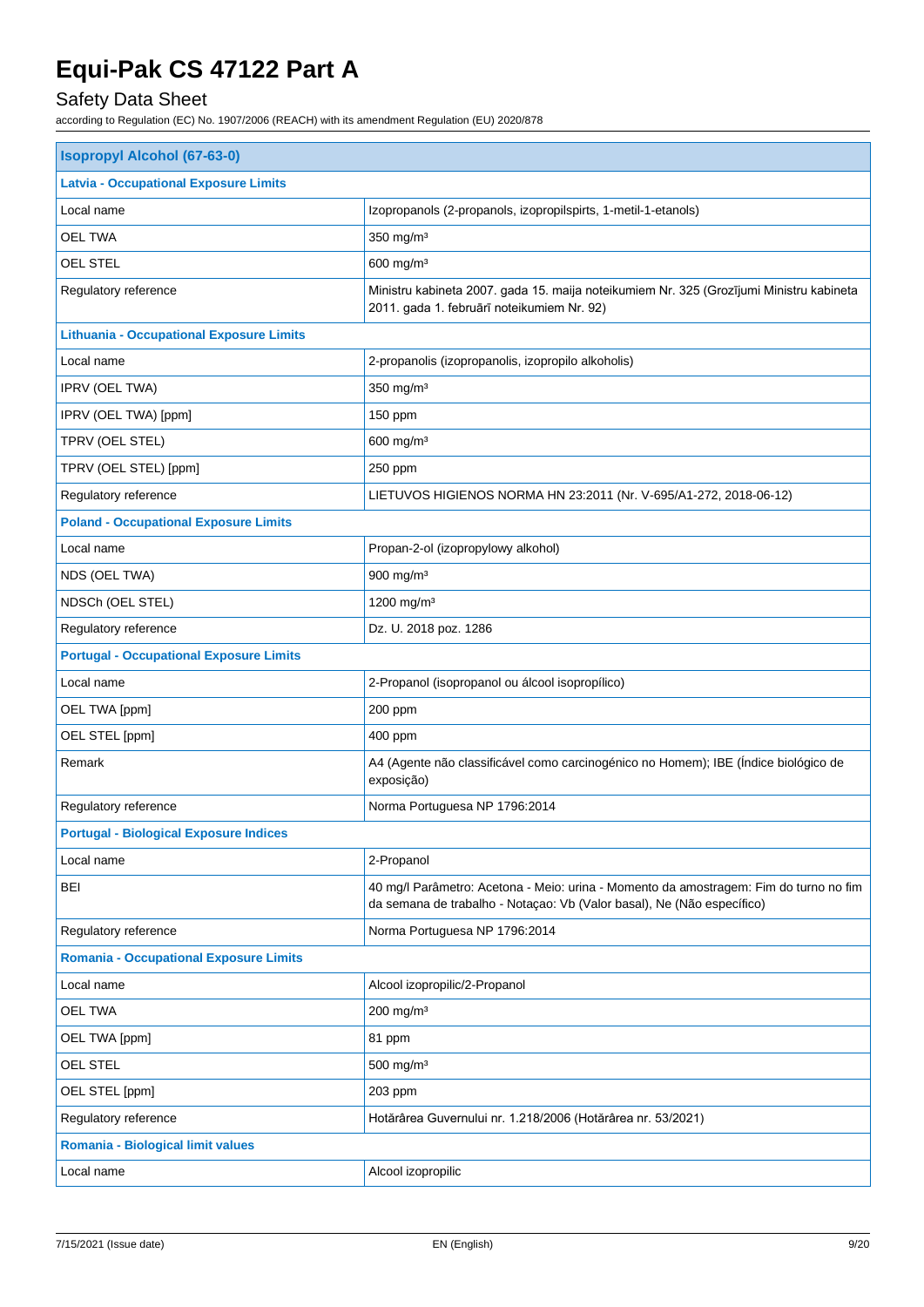## Safety Data Sheet

| <b>Isopropyl Alcohol (67-63-0)</b>             |                                                                                                                                                                                                                                                                                                                                                                                                                                                                                                         |  |
|------------------------------------------------|---------------------------------------------------------------------------------------------------------------------------------------------------------------------------------------------------------------------------------------------------------------------------------------------------------------------------------------------------------------------------------------------------------------------------------------------------------------------------------------------------------|--|
| <b>BLV</b>                                     | 50 mg/l Indicador biologic: Acetonă - Material biologic: urină - Momentul recoltarii: sfârșit<br>de schimb                                                                                                                                                                                                                                                                                                                                                                                              |  |
| Regulatory reference                           | Hotărârea Guvernului nr. 1.218/2006 (Hotărârea nr. 584/2018)                                                                                                                                                                                                                                                                                                                                                                                                                                            |  |
| <b>Slovakia - Occupational Exposure Limits</b> |                                                                                                                                                                                                                                                                                                                                                                                                                                                                                                         |  |
| Local name                                     | Izopropylalkohol (propán-2-ol)                                                                                                                                                                                                                                                                                                                                                                                                                                                                          |  |
| NPHV (OEL TWA) [1]                             | 500 mg/m <sup>3</sup>                                                                                                                                                                                                                                                                                                                                                                                                                                                                                   |  |
| NPHV (OEL TWA) [2]                             | 200 ppm                                                                                                                                                                                                                                                                                                                                                                                                                                                                                                 |  |
| NPHV (OEL STEL)                                | 1000 mg/m <sup>3</sup>                                                                                                                                                                                                                                                                                                                                                                                                                                                                                  |  |
| NPHV (OEL STEL) [ppm]                          | 400 ppm                                                                                                                                                                                                                                                                                                                                                                                                                                                                                                 |  |
| Regulatory reference                           | Nariadenie vlády č. 355/2006 Z. z. (236/2020 Z. z.)                                                                                                                                                                                                                                                                                                                                                                                                                                                     |  |
| <b>Slovenia - Occupational Exposure Limits</b> |                                                                                                                                                                                                                                                                                                                                                                                                                                                                                                         |  |
| Local name                                     | propan-2-ol (izopropilalkohol; izopropanol)                                                                                                                                                                                                                                                                                                                                                                                                                                                             |  |
| <b>OEL TWA</b>                                 | 500 mg/m <sup>3</sup>                                                                                                                                                                                                                                                                                                                                                                                                                                                                                   |  |
| OEL TWA [ppm]                                  | 200 ppm                                                                                                                                                                                                                                                                                                                                                                                                                                                                                                 |  |
| <b>OEL STEL</b>                                | 1000 mg/m <sup>3</sup>                                                                                                                                                                                                                                                                                                                                                                                                                                                                                  |  |
| OEL STEL [ppm]                                 | 400 ppm                                                                                                                                                                                                                                                                                                                                                                                                                                                                                                 |  |
| Remark                                         | Y (Snovi, pri katerih ni nevarnosti za zarodek ob upoštevanju mejnih vrednosti in bat<br>vrednosti), BAT (Biološka mejna vrednost)                                                                                                                                                                                                                                                                                                                                                                      |  |
| Regulatory reference                           | Uradni list RS, št. 72/2021 z dne 11.5.2021                                                                                                                                                                                                                                                                                                                                                                                                                                                             |  |
| Slovenia - Biological limit values             |                                                                                                                                                                                                                                                                                                                                                                                                                                                                                                         |  |
| Local name                                     | 2-propanol                                                                                                                                                                                                                                                                                                                                                                                                                                                                                              |  |
| <b>BLV</b>                                     | 25 mg/l Parameter: aceton - Biološki vzorec: kri - Čas vzorčenja: ob koncu delovne<br>izmene<br>25 mg/l Parameter: aceton - Biološki vzorec: urin - Čas vzorčenja: ob koncu delovne<br>izmene                                                                                                                                                                                                                                                                                                           |  |
| Regulatory reference                           | Uradni list RS, št. 72/2021 z dne 11.5.2021                                                                                                                                                                                                                                                                                                                                                                                                                                                             |  |
| <b>Spain - Occupational Exposure Limits</b>    |                                                                                                                                                                                                                                                                                                                                                                                                                                                                                                         |  |
| Local name                                     | Isopropanol (Alcohol isopropílico)                                                                                                                                                                                                                                                                                                                                                                                                                                                                      |  |
| VLA-ED (OEL TWA) [1]                           | 500 mg/m <sup>3</sup>                                                                                                                                                                                                                                                                                                                                                                                                                                                                                   |  |
| VLA-ED (OEL TWA) [2]                           | 200 ppm                                                                                                                                                                                                                                                                                                                                                                                                                                                                                                 |  |
| VLA-EC (OEL STEL)                              | 1000 mg/m <sup>3</sup>                                                                                                                                                                                                                                                                                                                                                                                                                                                                                  |  |
| VLA-EC (OEL STEL) [ppm]                        | 400 ppm                                                                                                                                                                                                                                                                                                                                                                                                                                                                                                 |  |
| Remark                                         | VLB® (Agente químico que tiene Valor Límite Biológico), s (Esta sustancia tiene prohibida<br>total o parcialmente su comercialización y uso como fitosanitario y/o como biocida. Para<br>una información detallada acerca de las prohibiciones consúltese: Base de datos de<br>productos biocidas: http://www.msssi.gob.es/ciudadanos/productos.do?tipo=plaguicidas<br>Base de datos de productos fitosanitarios<br>http://www.magrama.gob.es/agricultura/pags/fitos/registro/fichas/pdf/Lista_sa.pdf). |  |
| Regulatory reference                           | Límites de Exposición Profesional para Agentes Químicos en España 2021. INSHT                                                                                                                                                                                                                                                                                                                                                                                                                           |  |
| <b>Spain - Biological limit values</b>         |                                                                                                                                                                                                                                                                                                                                                                                                                                                                                                         |  |
| Local name                                     | Isopropanol (Alcohol isopropílico)                                                                                                                                                                                                                                                                                                                                                                                                                                                                      |  |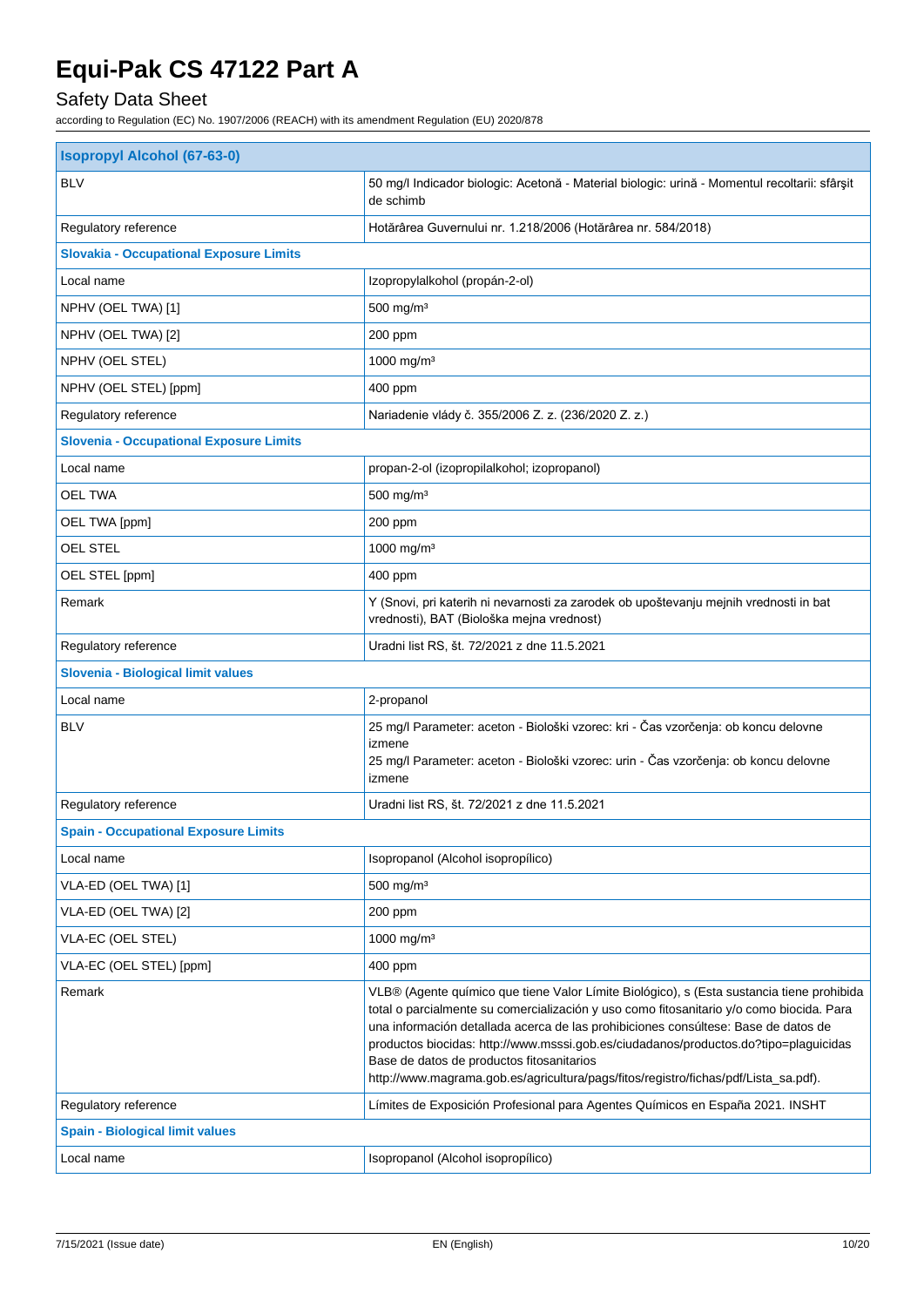## Safety Data Sheet

according to Regulation (EC) No. 1907/2006 (REACH) with its amendment Regulation (EU) 2020/878

| <b>Isopropyl Alcohol (67-63-0)</b>                   |                                                                                                                                                                                                                                                                                                                                                                                                                                             |  |
|------------------------------------------------------|---------------------------------------------------------------------------------------------------------------------------------------------------------------------------------------------------------------------------------------------------------------------------------------------------------------------------------------------------------------------------------------------------------------------------------------------|--|
| <b>BLV</b>                                           | 40 mg/l Parámetro: Acetona - Medio: Orina - Momento de muestreo: Final de la semana<br>laboral - Notas: F (Fondo. El indicador está generalmente presente en cantidades<br>detectables en personas no expuestas laboraboralmente. Estos niveles de fondo están<br>considerados en el valor VLB), I (Significa que el indicador biológico es inespecífico<br>puesto que puede encontrarse después de la exposición a otros agentes químicos) |  |
| Regulatory reference                                 | Límites de Exposición Profesional para Agentes Químicos en España 2021. INSHT                                                                                                                                                                                                                                                                                                                                                               |  |
| <b>Sweden - Occupational Exposure Limits</b>         |                                                                                                                                                                                                                                                                                                                                                                                                                                             |  |
| Local name                                           | Isopropanol                                                                                                                                                                                                                                                                                                                                                                                                                                 |  |
| NGV (OEL TWA)                                        | $350$ mg/m <sup>3</sup>                                                                                                                                                                                                                                                                                                                                                                                                                     |  |
| NGV (OEL TWA) [ppm]                                  | 150 ppm                                                                                                                                                                                                                                                                                                                                                                                                                                     |  |
| KTV (OEL STEL)                                       | $600$ mg/m <sup>3</sup>                                                                                                                                                                                                                                                                                                                                                                                                                     |  |
| KTV (OEL STEL) [ppm]                                 | 250 ppm                                                                                                                                                                                                                                                                                                                                                                                                                                     |  |
| Regulatory reference                                 | Hygieniska gränsvärden (AFS 2018:1)                                                                                                                                                                                                                                                                                                                                                                                                         |  |
| <b>United Kingdom - Occupational Exposure Limits</b> |                                                                                                                                                                                                                                                                                                                                                                                                                                             |  |
| Local name                                           | Propan-2-ol                                                                                                                                                                                                                                                                                                                                                                                                                                 |  |
| WEL TWA (OEL TWA) [1]                                | 999 mg/m <sup>3</sup>                                                                                                                                                                                                                                                                                                                                                                                                                       |  |
| WEL TWA (OEL TWA) [2]                                | 400 ppm                                                                                                                                                                                                                                                                                                                                                                                                                                     |  |
| WEL STEL (OEL STEL)                                  | 1250 mg/m <sup>3</sup>                                                                                                                                                                                                                                                                                                                                                                                                                      |  |
| WEL STEL (OEL STEL) [ppm]                            | 500 ppm                                                                                                                                                                                                                                                                                                                                                                                                                                     |  |
| Regulatory reference                                 | EH40/2005 (Fourth edition, 2020). HSE                                                                                                                                                                                                                                                                                                                                                                                                       |  |
| <b>USA - ACGIH - Occupational Exposure Limits</b>    |                                                                                                                                                                                                                                                                                                                                                                                                                                             |  |
| Local name                                           | 2-Propanol                                                                                                                                                                                                                                                                                                                                                                                                                                  |  |
| ACGIH OEL TWA [ppm]                                  | 200 ppm                                                                                                                                                                                                                                                                                                                                                                                                                                     |  |
| ACGIH OEL STEL [ppm]                                 | 400 ppm                                                                                                                                                                                                                                                                                                                                                                                                                                     |  |
| Remark (ACGIH)                                       | TLV® Basis: Eye & URT irr; CNS impair. Notations: A4 (Not classifiable as a Human<br>Carcinogen); BEI                                                                                                                                                                                                                                                                                                                                       |  |
| Regulatory reference                                 | ACGIH 2021                                                                                                                                                                                                                                                                                                                                                                                                                                  |  |
| <b>USA - ACGIH - Biological Exposure Indices</b>     |                                                                                                                                                                                                                                                                                                                                                                                                                                             |  |
| Local name                                           | 2-PROPANOL                                                                                                                                                                                                                                                                                                                                                                                                                                  |  |
| <b>BEI</b>                                           | 40 mg/l Parameter: Acetone - Medium: urine - Sampling time: End of shift at end of<br>workweek - Notations: B, Ns                                                                                                                                                                                                                                                                                                                           |  |
| Regulatory reference                                 | ACGIH 2021                                                                                                                                                                                                                                                                                                                                                                                                                                  |  |
|                                                      |                                                                                                                                                                                                                                                                                                                                                                                                                                             |  |

#### **8.1.2. Recommended monitoring procedures**

No additional information available

#### **8.1.3. Air contaminants formed**

### No additional information available

#### **8.1.4. DNEL and PNEC**

No additional information available

#### **8.1.5. Control banding**

No additional information available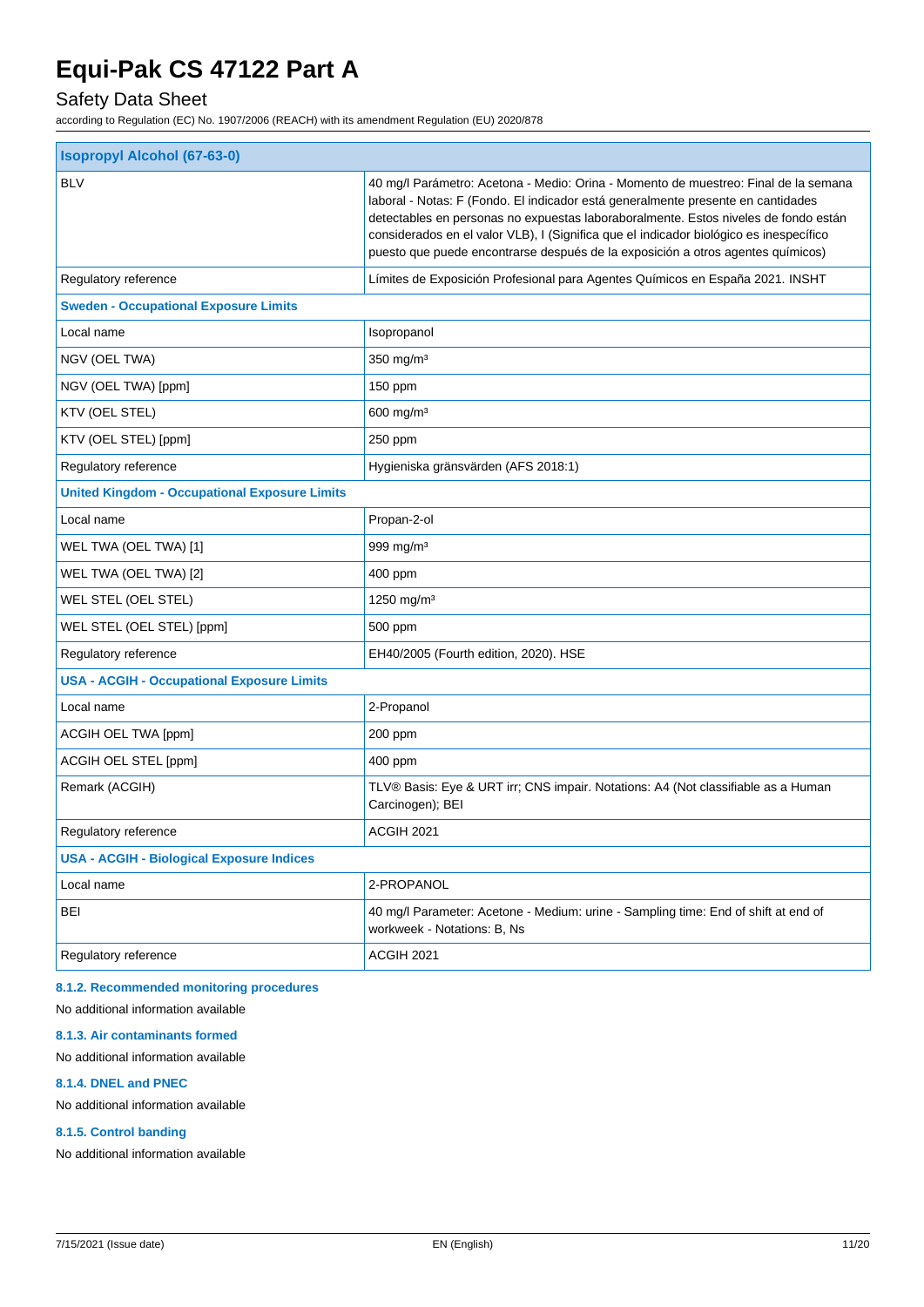### Safety Data Sheet

according to Regulation (EC) No. 1907/2006 (REACH) with its amendment Regulation (EU) 2020/878

#### **8.2. Exposure controls**

#### **8.2.1. Appropriate engineering controls**

#### **Appropriate engineering controls:**

Ensure good ventilation of the work station.

#### **8.2.2. Personal protection equipment**

#### **Personal protective equipment:**

Gloves. Use breathing mask and filter suitable for organic gases and vapours. Protective clothing. Avoid all unnecessary exposure.

#### **Personal protective equipment symbol(s):**



#### **8.2.2.1. Eye and face protection**

#### **Eye protection:**

Safety glasses. Wear eye glasses with side protection according to EN 166.

#### **8.2.2.2. Skin protection**

#### **Skin and body protection:**

Long-sleeved apron/clothing with liquid tight type 3, protective against liquid chemicals (tested EN 14605)

#### **Hand protection:**

Protective gloves. EN 374. Butyl rubber. Break through time: ≥ 480 min. Layer thickness : >1,1 mm

#### **8.2.2.3. Respiratory protection**

#### **Respiratory protection:**

This product should not be used under conditions of poor ventilation unless a protective mask with an appropriate gas filter (i.e. type A1 according to standard EN 14387) is used.

#### **8.2.2.4. Thermal hazards**

No additional information available

**8.2.3. Environmental exposure controls**

#### **Environmental exposure controls:**

Avoid release to the environment.

#### **Other information:**

Do not eat, drink or smoke during use.

| <b>SECTION 9: Physical and chemical properties</b>         |                                  |  |
|------------------------------------------------------------|----------------------------------|--|
|                                                            |                                  |  |
| 9.1. Information on basic physical and chemical properties |                                  |  |
| Physical state                                             | $:$ Liquid                       |  |
| Colour                                                     | : Colourless.                    |  |
| Appearance                                                 | : Viscous liquid.                |  |
| Odour                                                      | Odourless.<br>÷.                 |  |
| Odour threshold                                            | : Not available                  |  |
| Melting point                                              | : Not applicable                 |  |
| Freezing point                                             | : Not available                  |  |
| Boiling point                                              | : $> 204.4$ °C                   |  |
| Flammability                                               | : Not applicable, Non flammable. |  |
| <b>Explosive limits</b>                                    | : Not available                  |  |
| Lower explosive limit (LEL)                                | : Not available                  |  |
| Upper explosive limit (UEL)                                | : Not available                  |  |
| Flash point                                                | : $> 143.3$ °C                   |  |
| Auto-ignition temperature                                  | : Not available                  |  |
| Decomposition temperature                                  | : Not available                  |  |
| рH                                                         | : Not available                  |  |
| Viscosity, kinematic                                       | : Not available                  |  |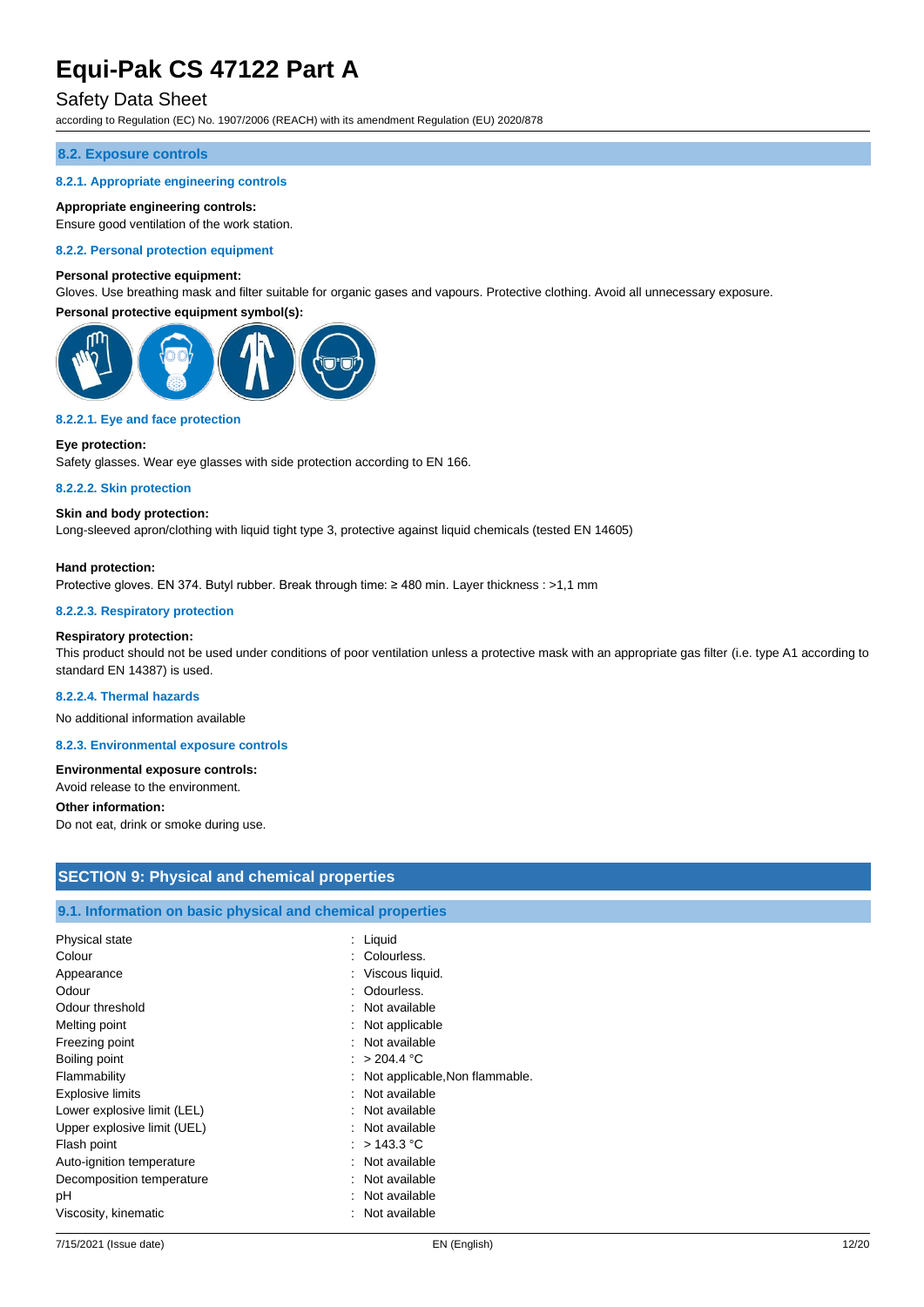### Safety Data Sheet

according to Regulation (EC) No. 1907/2006 (REACH) with its amendment Regulation (EU) 2020/878

| Solubility                                      | : Not available         |
|-------------------------------------------------|-------------------------|
| Partition coefficient n-octanol/water (Log Kow) | : Not available         |
| Vapour pressure                                 | : $< 0$ Pa @20°C        |
| Vapour pressure at 50 °C                        | : Not available         |
| Density                                         | : Not available         |
| Relative density                                | : 1.1 g/cm <sup>3</sup> |
| Relative vapour density at 20 °C                | : > 1                   |
| Particle size                                   | : Not applicable        |
| Particle size distribution                      | Not applicable          |
| Particle shape                                  | Not applicable          |
| Particle aspect ratio                           | Not applicable          |
| Particle aggregation state                      | Not applicable          |
| Particle agglomeration state                    | : Not applicable        |
| Particle specific surface area                  | Not applicable          |
| Particle dustiness                              | Not applicable          |

**9.2. Other information**

#### **9.2.1. Information with regard to physical hazard classes**

No additional information available

#### **9.2.2. Other safety characteristics**

No additional information available

### **SECTION 10: Stability and reactivity**

### **10.1. Reactivity**

Reacts with water to liberate CO2 gas which may build pressure in closed containers.

**10.2. Chemical stability**

Stable under normal conditions.

**10.3. Possibility of hazardous reactions**

Polymerization. in the presence of. water.

**10.4. Conditions to avoid**

Moisture.

**10.5. Incompatible materials**

Water. Strong acids. Strong bases.

**10.6. Hazardous decomposition products**

On combustion, forms: carbon oxides (CO and CO2). Nitrogen oxides. Hydrogen cyanide. fume.

| <b>SECTION 11: Toxicological information</b>                                                |                                                                 |  |
|---------------------------------------------------------------------------------------------|-----------------------------------------------------------------|--|
| 11.1. Information on hazard classes as defined in Regulation (EC) No 1272/2008              |                                                                 |  |
| Acute toxicity (oral)<br>Acute toxicity (dermal)<br>Acute toxicity (inhalation)             | : Not classified<br>: Not classified<br>$:$ Harmful if inhaled. |  |
| Equi-Pak CS 47122 Part A                                                                    |                                                                 |  |
| ATE CLP (dust, mist)                                                                        | 1.166 mg/l/4h                                                   |  |
| 4,4'-methylenedi(cyclohexyl isocyanate); dicyclohexylmethane-4,4'-di-isocyanate (5124-30-1) |                                                                 |  |
| LD50 oral rat                                                                               | 9980 mg/kg                                                      |  |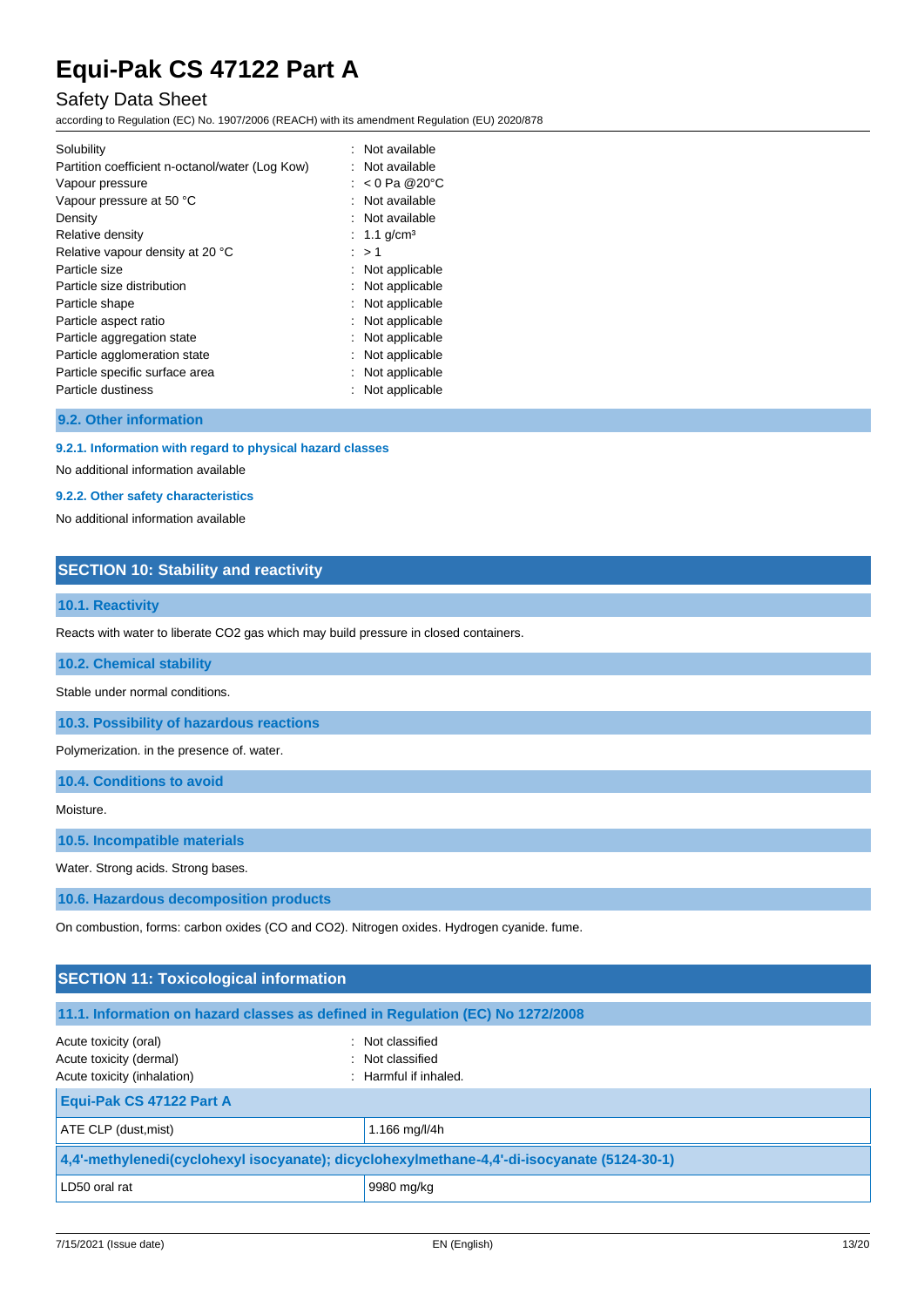## Safety Data Sheet

according to Regulation (EC) No. 1907/2006 (REACH) with its amendment Regulation (EU) 2020/878

| 4,4'-methylenedi(cyclohexyl isocyanate); dicyclohexylmethane-4,4'-di-isocyanate (5124-30-1) |                                                                                                                    |  |
|---------------------------------------------------------------------------------------------|--------------------------------------------------------------------------------------------------------------------|--|
| LD50 dermal rabbit                                                                          | > 10000 mg/kg                                                                                                      |  |
| LC50 Inhalation - Rat                                                                       | $0.368$ mg/l/4h                                                                                                    |  |
| methylenediphenyl diisocyanate (26447-40-5)                                                 |                                                                                                                    |  |
| LD50 oral rat                                                                               | 31600 mg/kg                                                                                                        |  |
| LD50 dermal rabbit                                                                          | > 5000 mg/kg                                                                                                       |  |
| Skin corrosion/irritation                                                                   | Causes skin irritation.                                                                                            |  |
| Serious eye damage/irritation                                                               | Causes serious eye irritation.                                                                                     |  |
| Respiratory or skin sensitisation                                                           | May cause allergy or asthma symptoms or breathing difficulties if inhaled. May cause an<br>allergic skin reaction. |  |
| Germ cell mutagenicity                                                                      | : Not classified                                                                                                   |  |
| Additional information                                                                      | Based on available data, the classification criteria are not met                                                   |  |
| Carcinogenicity                                                                             | Suspected of causing cancer.                                                                                       |  |
| Reproductive toxicity                                                                       | Not classified                                                                                                     |  |
| Additional information                                                                      | Based on available data, the classification criteria are not met                                                   |  |
| STOT-single exposure                                                                        | : May cause respiratory irritation.                                                                                |  |
| 4,4'-methylenedi(cyclohexyl isocyanate); dicyclohexylmethane-4,4'-di-isocyanate (5124-30-1) |                                                                                                                    |  |
| STOT-single exposure                                                                        | May cause respiratory irritation.                                                                                  |  |
| methylenediphenyl diisocyanate (26447-40-5)                                                 |                                                                                                                    |  |
| STOT-single exposure                                                                        | May cause respiratory irritation.                                                                                  |  |
| STOT-repeated exposure                                                                      | : May cause damage to organs through prolonged or repeated exposure.                                               |  |
| methylenediphenyl diisocyanate (26447-40-5)                                                 |                                                                                                                    |  |
| STOT-repeated exposure                                                                      | May cause damage to organs through prolonged or repeated exposure.                                                 |  |
| Aspiration hazard                                                                           | : Not classified                                                                                                   |  |
| Additional information                                                                      | Based on available data, the classification criteria are not met                                                   |  |
| 11.2. Information on other hazards                                                          |                                                                                                                    |  |
| 11.2.1. Endocrine disrupting properties                                                     |                                                                                                                    |  |
| No additional information available                                                         |                                                                                                                    |  |
| 11.2.2. Other information                                                                   |                                                                                                                    |  |
| Potential Adverse human health effects and<br>symptoms                                      | : Harmful if inhaled.                                                                                              |  |
|                                                                                             |                                                                                                                    |  |
| <b>SECTION 12: Ecological information</b>                                                   |                                                                                                                    |  |

| 12.1. Toxicity                                                                              |                                                                                                                            |  |
|---------------------------------------------------------------------------------------------|----------------------------------------------------------------------------------------------------------------------------|--|
| Ecology - general                                                                           | : The product is not considered harmful to aquatic organisms nor to cause long-term adverse<br>effects in the environment. |  |
| Hazardous to the aquatic environment, short-term<br>(acute)                                 | : Not classified                                                                                                           |  |
| Hazardous to the aquatic environment, long-term<br>(chronic)                                | : Not classified                                                                                                           |  |
| 4,4'-methylenedi(cyclohexyl isocyanate); dicyclohexylmethane-4,4'-di-isocyanate (5124-30-1) |                                                                                                                            |  |
| LC50 - Fish [1]                                                                             | $1.2 \text{ mq/l}$                                                                                                         |  |

EC50 - Crustacea [1] 7.07 mg/l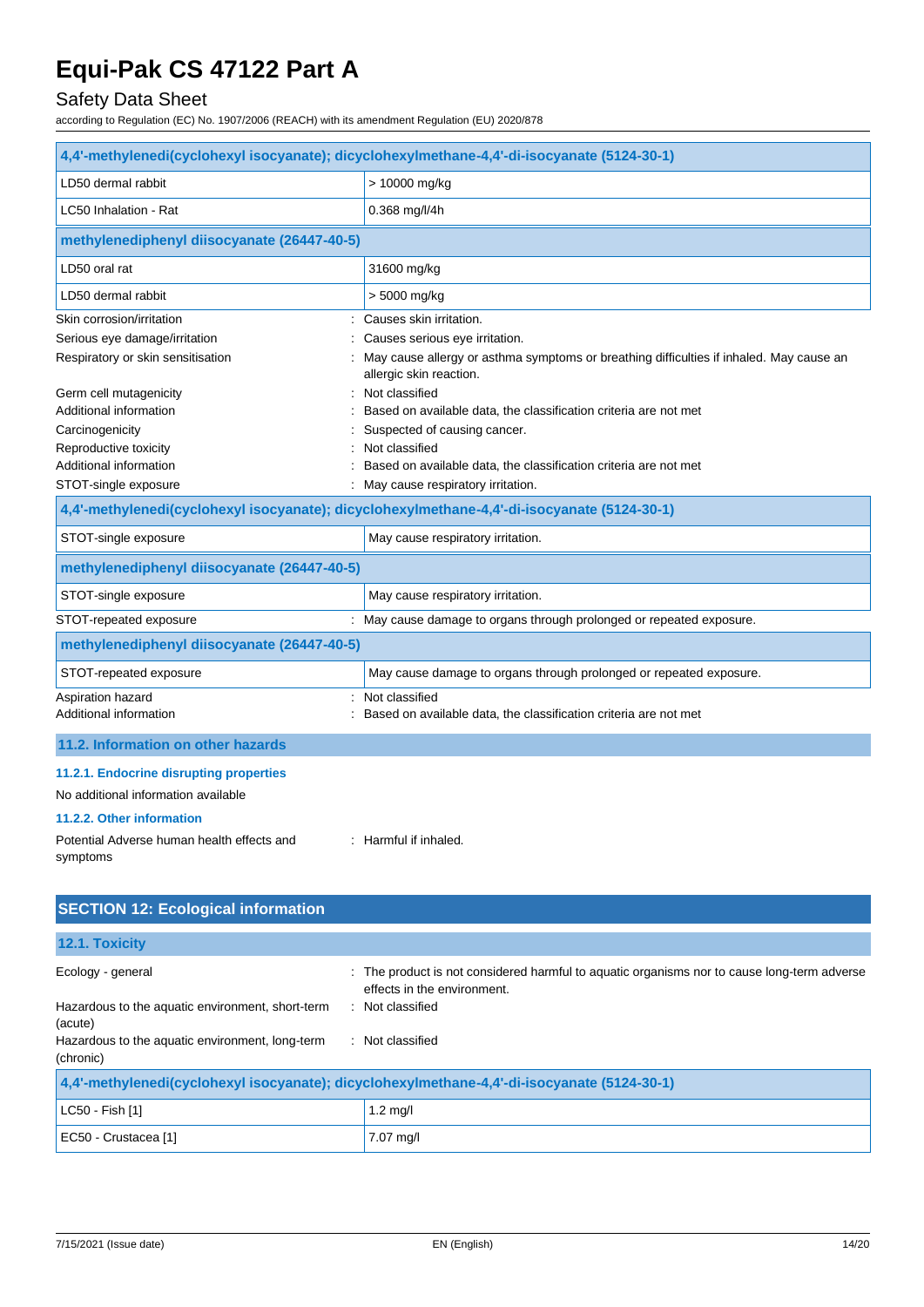### Safety Data Sheet

according to Regulation (EC) No. 1907/2006 (REACH) with its amendment Regulation (EU) 2020/878

| 12.2. Persistence and degradability                                                    |                                                                                                                                                                          |  |
|----------------------------------------------------------------------------------------|--------------------------------------------------------------------------------------------------------------------------------------------------------------------------|--|
| Equi-Pak CS 47122 Part A                                                               |                                                                                                                                                                          |  |
| Persistence and degradability                                                          | Not established.                                                                                                                                                         |  |
| 12.3. Bioaccumulative potential                                                        |                                                                                                                                                                          |  |
| Equi-Pak CS 47122 Part A                                                               |                                                                                                                                                                          |  |
| Bioaccumulative potential                                                              | Isocyanates hydrolyze rapidly in aqueous solutions, therefore bioconcentration is not an<br>important environmental fate process. Not established.                       |  |
| 12.4. Mobility in soil                                                                 |                                                                                                                                                                          |  |
| Equi-Pak CS 47122 Part A                                                               |                                                                                                                                                                          |  |
| Additional information                                                                 | Isocyanates hydrolyze rapidly in aqueous solutions, therefore leaching and adsorption to<br>moist soil and sediment will not be an important environmental fate process. |  |
| 12.5. Results of PBT and vPvB assessment                                               |                                                                                                                                                                          |  |
| Equi-Pak CS 47122 Part A                                                               |                                                                                                                                                                          |  |
| This substance/mixture does not meet the PBT criteria of REACH regulation, annex XIII  |                                                                                                                                                                          |  |
| This substance/mixture does not meet the vPvB criteria of REACH regulation, annex XIII |                                                                                                                                                                          |  |
| 12.6. Endocrine disrupting properties                                                  |                                                                                                                                                                          |  |
| No additional information available                                                    |                                                                                                                                                                          |  |
| 12.7. Other adverse effects                                                            |                                                                                                                                                                          |  |

Additional information **interest in the environment** of the environment.

| <b>SECTION 13: Disposal considerations</b>                            |                                                                                                                                                                                                                                                                                                                                              |  |
|-----------------------------------------------------------------------|----------------------------------------------------------------------------------------------------------------------------------------------------------------------------------------------------------------------------------------------------------------------------------------------------------------------------------------------|--|
| 13.1. Waste treatment methods                                         |                                                                                                                                                                                                                                                                                                                                              |  |
| Waste treatment methods<br>Product/Packaging disposal recommendations | : Dispose of contents/container in accordance with licensed collector's sorting instructions.<br>: Dispose in a safe manner in accordance with local/national regulations. Dispose of<br>contents/container to hazardous or special waste collection point, in accordance with local,<br>regional, national and/or international regulation. |  |
| Ecology - waste materials                                             | : Avoid release to the environment.                                                                                                                                                                                                                                                                                                          |  |

### **SECTION 14: Transport information**

#### In accordance with ADR / IMDG / IATA / ADN / RID **ADR IMDG IATA ADN RID 14.1. UN number or ID number** UN 2206 UN 2206 UN 2206 UN 2206 UN 2206 **14.2. UN proper shipping name** ISOCYANATE SOLUTION, TOXIC, N.O.S. ISOCYANATE SOLUTION, TOXIC, N.O.S. Isocyanate solution, toxic, n.o.s. ISOCYANATE SOLUTION, TOXIC, N.O.S. ISOCYANATE SOLUTION, TOXIC, N.O.S.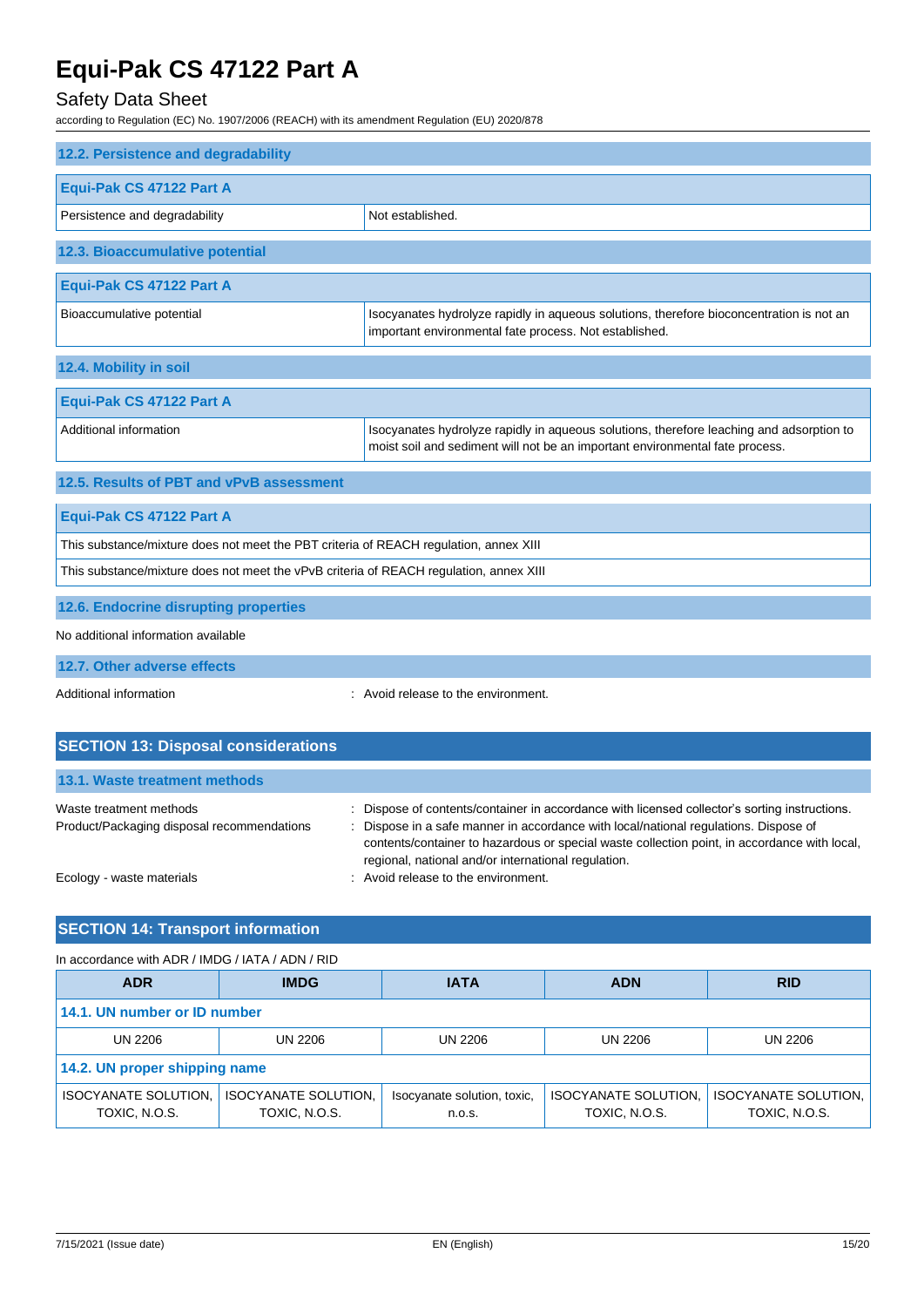## Safety Data Sheet

| <b>ADR</b>                                                                                                                                                                                                                                                                                                                                                                                                                                                                                                                                                                                                                                                                              | <b>IMDG</b>                                                                                                                                                    | <b>IATA</b>                                                                                                                                                                                     | <b>ADN</b>                                                                                                                                                      | <b>RID</b>                                                                                                                                                     |
|-----------------------------------------------------------------------------------------------------------------------------------------------------------------------------------------------------------------------------------------------------------------------------------------------------------------------------------------------------------------------------------------------------------------------------------------------------------------------------------------------------------------------------------------------------------------------------------------------------------------------------------------------------------------------------------------|----------------------------------------------------------------------------------------------------------------------------------------------------------------|-------------------------------------------------------------------------------------------------------------------------------------------------------------------------------------------------|-----------------------------------------------------------------------------------------------------------------------------------------------------------------|----------------------------------------------------------------------------------------------------------------------------------------------------------------|
| <b>Transport document description</b>                                                                                                                                                                                                                                                                                                                                                                                                                                                                                                                                                                                                                                                   |                                                                                                                                                                |                                                                                                                                                                                                 |                                                                                                                                                                 |                                                                                                                                                                |
| UN 2206 ISOCYANATE<br>SOLUTION, TOXIC, N.O.S.<br>(Triethoxy(3-<br>isocyanatopropyl) silane;<br>4,4'-Methylenediphenyl<br>diisocyanate, oligomers),<br>6.1, II, (D/E)                                                                                                                                                                                                                                                                                                                                                                                                                                                                                                                    | UN 2206 ISOCYANATE<br>SOLUTION, TOXIC, N.O.S.<br>(Triethoxy(3-<br>isocyanatopropyl)silane;<br>4,4'-Methylenediphenyl<br>diisocyanate, oligomers),<br>$6.1,$ II | UN 2206 Isocyanate<br>solution, toxic, n.o.s.<br>(Triethoxy(3-<br>isocyanatopropyl)silane;<br>4,4'-Methylenediphenyl<br>diisocyanate, oligomers),<br>$6.1,$ II                                  | UN 2206 ISOCYANATE<br>SOLUTION, TOXIC, N.O.S.<br>(Triethoxy(3-<br>isocyanatopropyl)silane;<br>4,4'-Methylenediphenyl<br>diisocyanate, oligomers),<br>$6.1$ , II | UN 2206 ISOCYANATE<br>SOLUTION, TOXIC, N.O.S.<br>(Triethoxy(3-<br>isocyanatopropyl)silane;<br>4,4'-Methylenediphenyl<br>diisocyanate, oligomers),<br>$6.1,$ II |
| 14.3. Transport hazard class(es)                                                                                                                                                                                                                                                                                                                                                                                                                                                                                                                                                                                                                                                        |                                                                                                                                                                |                                                                                                                                                                                                 |                                                                                                                                                                 |                                                                                                                                                                |
| 6.1                                                                                                                                                                                                                                                                                                                                                                                                                                                                                                                                                                                                                                                                                     | 6.1                                                                                                                                                            | 6.1                                                                                                                                                                                             | 6.1                                                                                                                                                             | 6.1                                                                                                                                                            |
|                                                                                                                                                                                                                                                                                                                                                                                                                                                                                                                                                                                                                                                                                         |                                                                                                                                                                |                                                                                                                                                                                                 |                                                                                                                                                                 |                                                                                                                                                                |
| 14.4. Packing group                                                                                                                                                                                                                                                                                                                                                                                                                                                                                                                                                                                                                                                                     |                                                                                                                                                                |                                                                                                                                                                                                 |                                                                                                                                                                 |                                                                                                                                                                |
| $\mathbf{I}$                                                                                                                                                                                                                                                                                                                                                                                                                                                                                                                                                                                                                                                                            | $\mathsf{I}$                                                                                                                                                   | $\mathsf{I}$                                                                                                                                                                                    | $\mathbf{II}$                                                                                                                                                   | Ш                                                                                                                                                              |
| <b>14.5. Environmental hazards</b>                                                                                                                                                                                                                                                                                                                                                                                                                                                                                                                                                                                                                                                      |                                                                                                                                                                |                                                                                                                                                                                                 |                                                                                                                                                                 |                                                                                                                                                                |
| Dangerous for the<br>environment: No                                                                                                                                                                                                                                                                                                                                                                                                                                                                                                                                                                                                                                                    | Dangerous for the<br>environment: No<br>Marine pollutant: No                                                                                                   | Dangerous for the<br>environment: No                                                                                                                                                            | Dangerous for the<br>environment: No                                                                                                                            | Dangerous for the<br>environment: No                                                                                                                           |
| No supplementary information available                                                                                                                                                                                                                                                                                                                                                                                                                                                                                                                                                                                                                                                  |                                                                                                                                                                |                                                                                                                                                                                                 |                                                                                                                                                                 |                                                                                                                                                                |
| 14.6. Special precautions for user                                                                                                                                                                                                                                                                                                                                                                                                                                                                                                                                                                                                                                                      |                                                                                                                                                                |                                                                                                                                                                                                 |                                                                                                                                                                 |                                                                                                                                                                |
| <b>Overland transport</b><br>Classification code (ADR)<br>Special provisions (ADR)<br>Limited quantities (ADR)<br>Excepted quantities (ADR)<br>Packing instructions (ADR)<br>Mixed packing provisions (ADR)<br>Portable tank and bulk container instructions (ADR) : T11<br>Portable tank and bulk container special provisions<br>(ADR)<br>Tank code (ADR)<br>Tank special provisions (ADR)<br>Vehicle for tank carriage<br>Transport category (ADR)<br>Special provisions for carriage - Loading, unloading<br>and handling (ADR)<br>Special provisions for carriage - Operation (ADR)<br>Hazard identification number (Kemler No.)<br>Orange plates<br>Tunnel restriction code (ADR) |                                                                                                                                                                | T1<br>274, 551<br>100ml<br>E4<br>P001, IBC02<br><b>MP15</b><br>TP2, TP27<br>: L4BH<br>TU15, TE19<br>: AT<br>$\overline{2}$<br>: CV13, CV28<br>: S9, S19<br>$\therefore 60$<br>60<br><b>2206</b> |                                                                                                                                                                 |                                                                                                                                                                |
| : D/E<br>EAC code<br>: 2X                                                                                                                                                                                                                                                                                                                                                                                                                                                                                                                                                                                                                                                               |                                                                                                                                                                |                                                                                                                                                                                                 |                                                                                                                                                                 |                                                                                                                                                                |
| <b>Transport by sea</b><br>Special provisions (IMDG)<br>Limited quantities (IMDG)<br>Excepted quantities (IMDG)<br>Packing instructions (IMDG)<br>IBC packing instructions (IMDG)                                                                                                                                                                                                                                                                                                                                                                                                                                                                                                       |                                                                                                                                                                | 274<br>100 ml<br>E4<br>P001<br>IBC02                                                                                                                                                            |                                                                                                                                                                 |                                                                                                                                                                |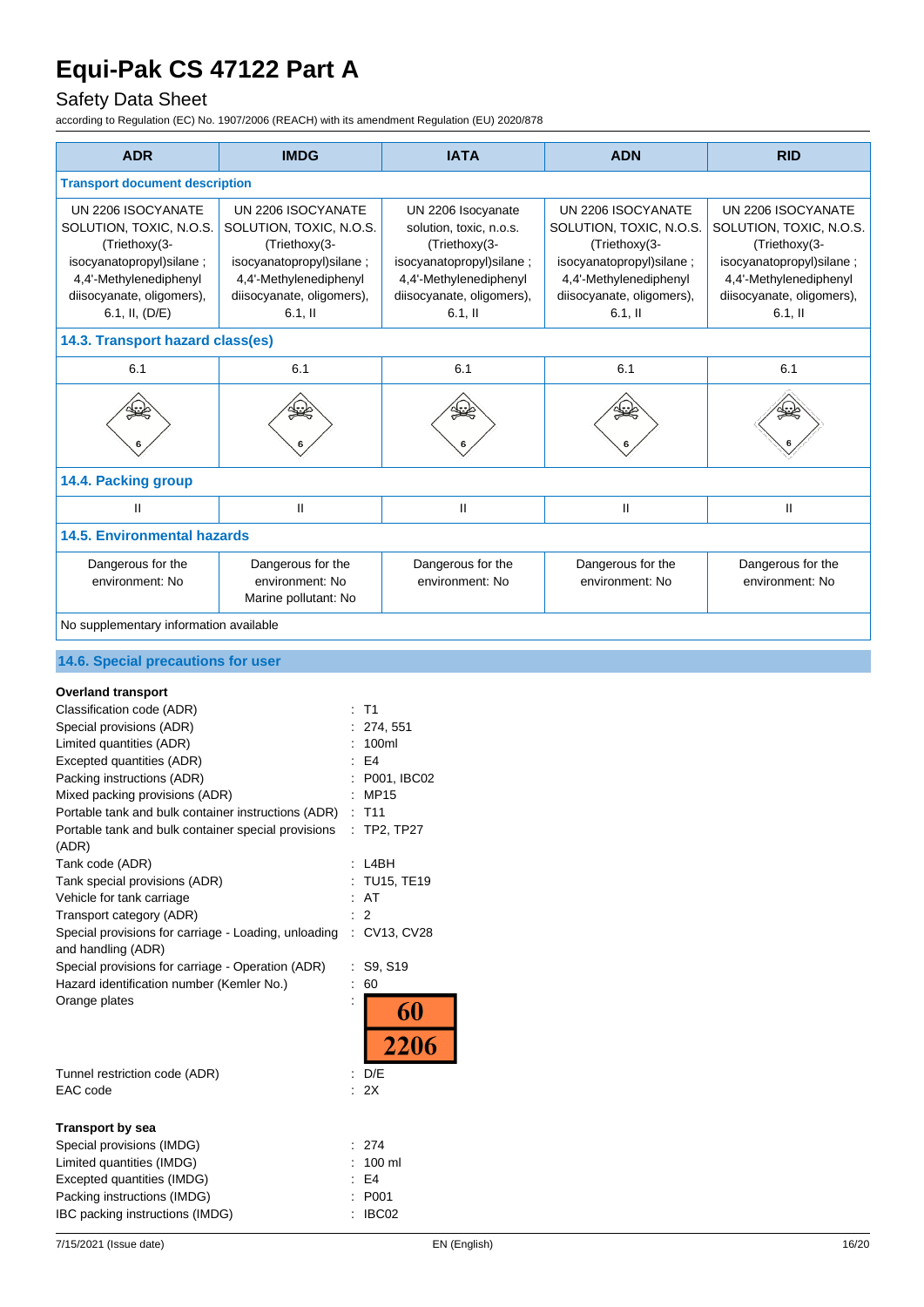## Safety Data Sheet

according to Regulation (EC) No. 1907/2006 (REACH) with its amendment Regulation (EU) 2020/878

| Tank instructions (IMDG)                                                                      | $:$ T11                                                                                                                                                                                                                                                                                                                                                                   |
|-----------------------------------------------------------------------------------------------|---------------------------------------------------------------------------------------------------------------------------------------------------------------------------------------------------------------------------------------------------------------------------------------------------------------------------------------------------------------------------|
| Tank special provisions (IMDG)                                                                | : TP2, TP13, TP27                                                                                                                                                                                                                                                                                                                                                         |
| EmS-No. (Fire)                                                                                | : FA                                                                                                                                                                                                                                                                                                                                                                      |
| EmS-No. (Spillage)                                                                            | : S-A                                                                                                                                                                                                                                                                                                                                                                     |
| Stowage category (IMDG)                                                                       | E                                                                                                                                                                                                                                                                                                                                                                         |
| Stowage and handling (IMDG)                                                                   | : SW1, SW2                                                                                                                                                                                                                                                                                                                                                                |
| Properties and observations (IMDG)                                                            | : Liquids with a pungent odour. Immiscible with water but react with it to form carbon dioxide.<br>Toxic if swallowed, by skin contact or by inhalation. If under deck, with mechanical<br>ventilation, six air changes per hour, except when carried in closed containers, when two air<br>changes per hour are required. Irritating to skin, eyes and mucous membranes. |
| Air transport                                                                                 |                                                                                                                                                                                                                                                                                                                                                                           |
| PCA Excepted quantities (IATA)                                                                | $\pm$ E4                                                                                                                                                                                                                                                                                                                                                                  |
| PCA Limited quantities (IATA)                                                                 | : Y641                                                                                                                                                                                                                                                                                                                                                                    |
| PCA limited quantity max net quantity (IATA)                                                  | : 1L                                                                                                                                                                                                                                                                                                                                                                      |
| PCA packing instructions (IATA)                                                               | : 654                                                                                                                                                                                                                                                                                                                                                                     |
| PCA max net quantity (IATA)                                                                   | : 5L                                                                                                                                                                                                                                                                                                                                                                      |
| CAO packing instructions (IATA)                                                               | .662                                                                                                                                                                                                                                                                                                                                                                      |
| CAO max net quantity (IATA)                                                                   | .60L                                                                                                                                                                                                                                                                                                                                                                      |
| Special provisions (IATA)                                                                     | AA                                                                                                                                                                                                                                                                                                                                                                        |
| ERG code (IATA)                                                                               | : 6L                                                                                                                                                                                                                                                                                                                                                                      |
| Inland waterway transport                                                                     |                                                                                                                                                                                                                                                                                                                                                                           |
| Classification code (ADN)                                                                     | $:$ T1                                                                                                                                                                                                                                                                                                                                                                    |
| Special provisions (ADN)                                                                      | : 274, 551, 802                                                                                                                                                                                                                                                                                                                                                           |
| Limited quantities (ADN)                                                                      | $: 100$ ml                                                                                                                                                                                                                                                                                                                                                                |
| Excepted quantities (ADN)                                                                     | E4                                                                                                                                                                                                                                                                                                                                                                        |
| Equipment required (ADN)                                                                      | $:$ PP, EP, TOX, A                                                                                                                                                                                                                                                                                                                                                        |
| Ventilation (ADN)                                                                             | : VE02                                                                                                                                                                                                                                                                                                                                                                    |
| Number of blue cones/lights (ADN)                                                             | $\therefore$ 2                                                                                                                                                                                                                                                                                                                                                            |
| <b>Rail transport</b>                                                                         |                                                                                                                                                                                                                                                                                                                                                                           |
| Classification code (RID)                                                                     | $:$ T1                                                                                                                                                                                                                                                                                                                                                                    |
| Special provisions (RID)                                                                      | : 274, 551                                                                                                                                                                                                                                                                                                                                                                |
| Limited quantities (RID)                                                                      | : 100ml                                                                                                                                                                                                                                                                                                                                                                   |
| Excepted quantities (RID)                                                                     | E4                                                                                                                                                                                                                                                                                                                                                                        |
| Packing instructions (RID)                                                                    | : P001, IBC02                                                                                                                                                                                                                                                                                                                                                             |
| Mixed packing provisions (RID)                                                                | : MP15                                                                                                                                                                                                                                                                                                                                                                    |
| Portable tank and bulk container instructions (RID)                                           | : T11                                                                                                                                                                                                                                                                                                                                                                     |
| Portable tank and bulk container special provisions : TP2, TP27<br>(RID)                      |                                                                                                                                                                                                                                                                                                                                                                           |
| Tank codes for RID tanks (RID)                                                                | : LABH                                                                                                                                                                                                                                                                                                                                                                    |
| Special provisions for RID tanks (RID)                                                        | : TU15                                                                                                                                                                                                                                                                                                                                                                    |
| Transport category (RID)                                                                      | $\therefore$ 2                                                                                                                                                                                                                                                                                                                                                            |
| Special provisions for carriage - Loading, unloading : CW13, CW28, CW31<br>and handling (RID) |                                                                                                                                                                                                                                                                                                                                                                           |
| Colis express (express parcels) (RID)                                                         | $\therefore$ CE5                                                                                                                                                                                                                                                                                                                                                          |
| Hazard identification number (RID)                                                            | : 60                                                                                                                                                                                                                                                                                                                                                                      |

**14.7. Maritime transport in bulk according to IMO instruments**

Not applicable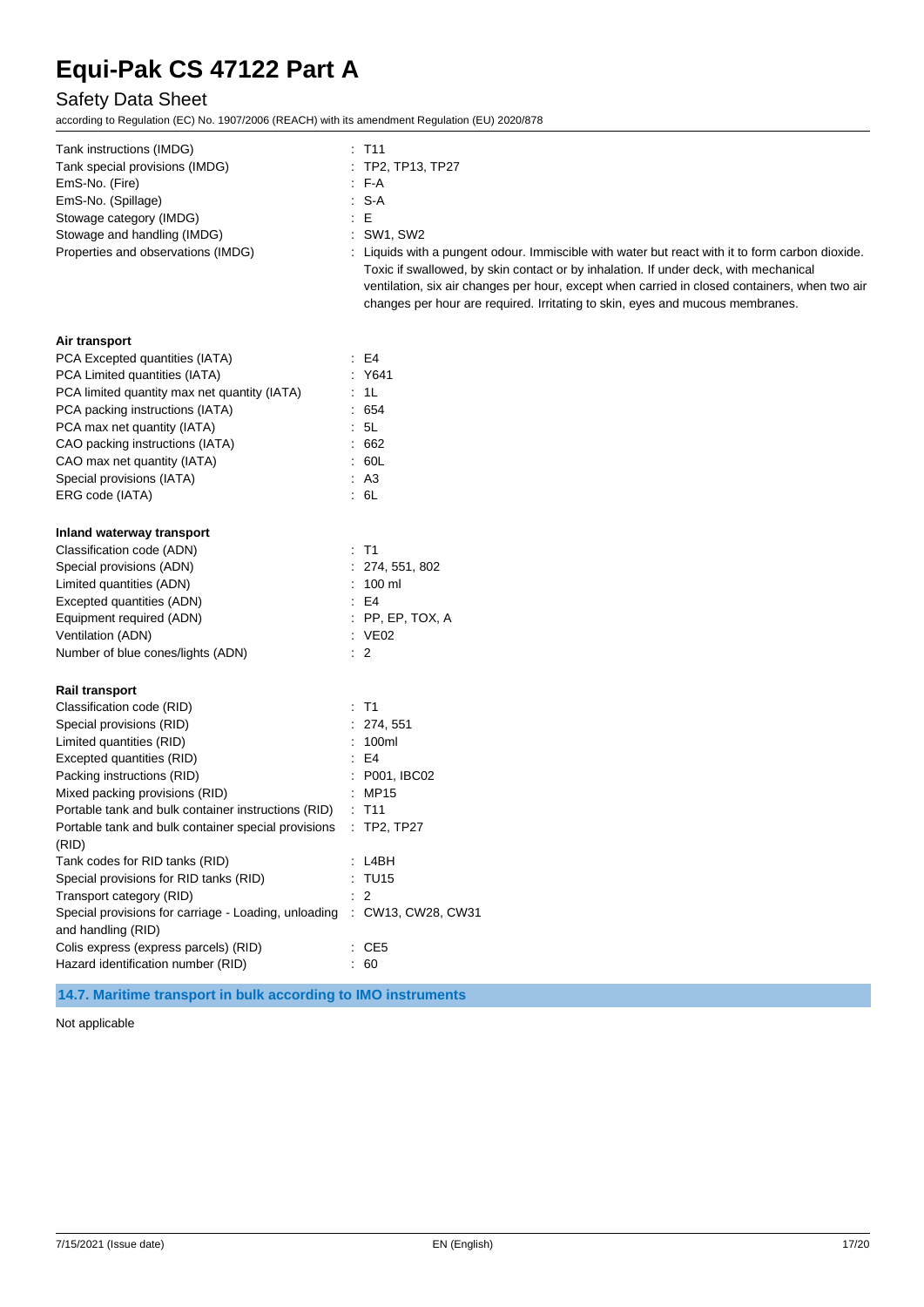### Safety Data Sheet

according to Regulation (EC) No. 1907/2006 (REACH) with its amendment Regulation (EU) 2020/878

### **SECTION 15: Regulatory information**

**15.1. Safety, health and environmental regulations/legislation specific for the substance or mixture**

### **15.1.1. EU-Regulations**

### **EU restriction list (REACH Annex XVII)**

| Reference code | Applicable on                                                                                                                                                     |
|----------------|-------------------------------------------------------------------------------------------------------------------------------------------------------------------|
| 3(b)           | Equi-Pak CS 47122 Part A; 4,4'-methylenedi(cyclohexyl isocyanate); dicyclohexylmethane-4,4'-di-isocyanate;<br>BENZENE, 1,1'-METHYLENEBIS[ISOCYANATO-, HOMOPOLYMER |
| 56.            | methylenediphenyl diisocyanate                                                                                                                                    |
| '74.           | 4,4'-methylenedi(cyclohexyl isocyanate); dicyclohexylmethane-4,4'-di-isocyanate                                                                                   |

Contains no substance on the REACH candidate list

Contains no REACH Annex XIV substances

Contains no substance subject to Regulation (EU) No 649/2012 of the European Parliament and of the Council of 4 July 2012 concerning the export and import of hazardous chemicals.

Contains no substance subject to Regulation (EU) No 2019/1021 of the European Parliament and of the Council of 20 June 2019 on persistent organic pollutants

Contains no substance subject to Regulation (EU) 2019/1148 of the European Parliament and of the Council of 20 June 2019 on the marketing and use of explosives precursors.

#### **15.1.2. National regulations**

## **Germany**

| <b>Employment restrictions</b>                          | : Observe restrictions according Act on the Protection of Working Mothers (MuSchG)<br>Observe restrictions according Act on the Protection of Young People in Employment<br>(JArbSchG)                                                                                                                                                 |
|---------------------------------------------------------|----------------------------------------------------------------------------------------------------------------------------------------------------------------------------------------------------------------------------------------------------------------------------------------------------------------------------------------|
| Water hazard class (WGK)                                | : WGK 1, Slightly hazardous to water (Classification according to AwSV, Annex 1)                                                                                                                                                                                                                                                       |
| Hazardous Incident Ordinance (12. BlmSchV)              | : Is not subject of the Hazardous Incident Ordinance (12. BImSchV)                                                                                                                                                                                                                                                                     |
| <b>Netherlands</b>                                      |                                                                                                                                                                                                                                                                                                                                        |
| SZW-lijst van kankerverwekkende stoffen                 | : None of the components are listed                                                                                                                                                                                                                                                                                                    |
| SZW-lijst van mutagene stoffen                          | : None of the components are listed                                                                                                                                                                                                                                                                                                    |
| SZW-lijst van reprotoxische stoffen - Borstvoeding      | : None of the components are listed                                                                                                                                                                                                                                                                                                    |
| SZW-lijst van reprotoxische stoffen -<br>Vruchtbaarheid | : None of the components are listed                                                                                                                                                                                                                                                                                                    |
| SZW-lijst van reprotoxische stoffen – Ontwikkeling      | : None of the components are listed                                                                                                                                                                                                                                                                                                    |
| <b>Denmark</b>                                          |                                                                                                                                                                                                                                                                                                                                        |
| Danish National Regulations                             | : Young people below the age of 18 years are not allowed to use the product<br>Pregnant/breastfeeding women working with the product must not be in direct contact with<br>the product<br>The requirements from the Danish Working Environment Authorities regarding work with<br>carcinogens must be followed during use and disposal |

#### **15.2. Chemical safety assessment**

No chemical safety assessment has been carried out

### **SECTION 16: Other information**

| <b>Abbreviations and acronyms:</b> |                                                                                                 |  |
|------------------------------------|-------------------------------------------------------------------------------------------------|--|
| <b>ADN</b>                         | European Agreement concerning the International Carriage of Dangerous Goods by Inland Waterways |  |
| <b>ADR</b>                         | European Agreement concerning the International Carriage of Dangerous Goods by Road             |  |
| <b>ATE</b>                         | <b>Acute Toxicity Estimate</b>                                                                  |  |
| <b>BCF</b>                         | Bioconcentration factor                                                                         |  |
| <b>BLV</b>                         | Biological limit value                                                                          |  |
| <b>BOD</b>                         | Biochemical oxygen demand (BOD)                                                                 |  |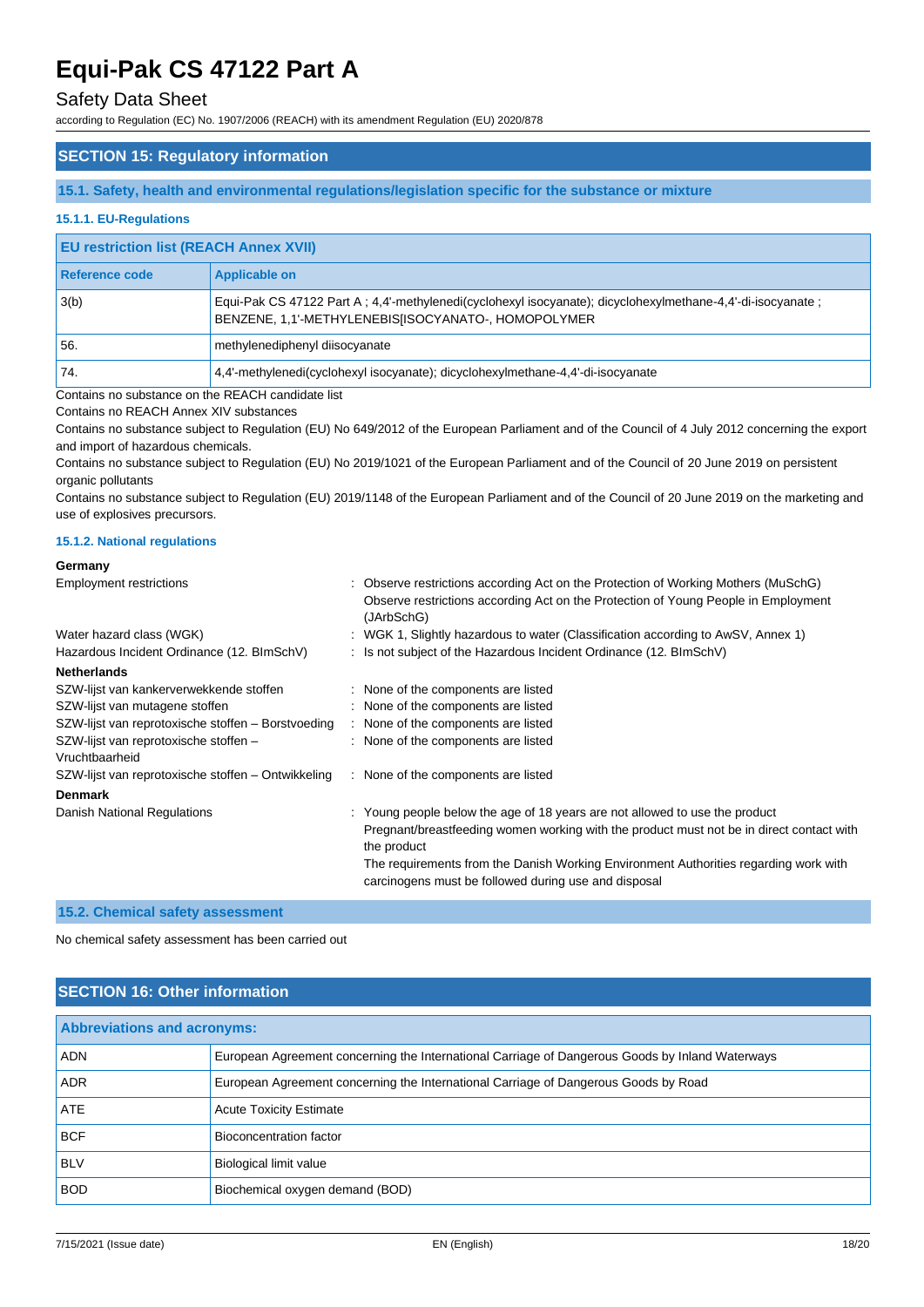## Safety Data Sheet

according to Regulation (EC) No. 1907/2006 (REACH) with its amendment Regulation (EU) 2020/878

| <b>Abbreviations and acronyms:</b> |                                                                              |  |  |
|------------------------------------|------------------------------------------------------------------------------|--|--|
| COD                                | Chemical oxygen demand (COD)                                                 |  |  |
| <b>DMEL</b>                        | Derived Minimal Effect level                                                 |  |  |
| <b>DNEL</b>                        | Derived-No Effect Level                                                      |  |  |
| EC-No.                             | European Community number                                                    |  |  |
| <b>EC50</b>                        | Median effective concentration                                               |  |  |
| EN                                 | European Standard                                                            |  |  |
| <b>IARC</b>                        | International Agency for Research on Cancer                                  |  |  |
| <b>IATA</b>                        | International Air Transport Association                                      |  |  |
| <b>IMDG</b>                        | International Maritime Dangerous Goods                                       |  |  |
| <b>LC50</b>                        | Median lethal concentration                                                  |  |  |
| LD50                               | Median lethal dose                                                           |  |  |
| LOAEL                              | Lowest Observed Adverse Effect Level                                         |  |  |
| <b>NOAEC</b>                       | No-Observed Adverse Effect Concentration                                     |  |  |
| <b>NOAEL</b>                       | No-Observed Adverse Effect Level                                             |  |  |
| <b>NOEC</b>                        | No-Observed Effect Concentration                                             |  |  |
| OECD                               | Organisation for Economic Co-operation and Development                       |  |  |
| OEL                                | Occupational Exposure Limit                                                  |  |  |
| PBT                                | <b>Persistent Bioaccumulative Toxic</b>                                      |  |  |
| <b>PNEC</b>                        | <b>Predicted No-Effect Concentration</b>                                     |  |  |
| <b>RID</b>                         | Regulations concerning the International Carriage of Dangerous Goods by Rail |  |  |
| <b>SDS</b>                         | Safety Data Sheet                                                            |  |  |
| <b>STP</b>                         | Sewage treatment plant                                                       |  |  |
| <b>ThOD</b>                        | Theoretical oxygen demand (ThOD)                                             |  |  |
| <b>TLM</b>                         | Median Tolerance Limit                                                       |  |  |
| <b>VOC</b>                         | Volatile Organic Compounds                                                   |  |  |
| CAS-No.                            | Chemical Abstract Service number                                             |  |  |
| N.O.S.                             | Not Otherwise Specified                                                      |  |  |
| vPvB                               | Very Persistent and Very Bioaccumulative                                     |  |  |
| ED                                 | Endocrine disrupting properties                                              |  |  |

Sources of Key data **in the state of Key data** : REGULATION (EC) No 1272/2008 OF THE EUROPEAN PARLIAMENT AND OF THE COUNCIL of 16 December 2008 on classification, labelling and packaging of substances and mixtures, amending and repealing Directives 67/548/EEC and 1999/45/EC, and amending Regulation (EC) No 1907/2006.

Other information : None.

| <b>Full text of H- and EUH-statements:</b> |                                               |  |
|--------------------------------------------|-----------------------------------------------|--|
| Acute Tox. 2 (Inhalation)                  | Acute toxicity (inhal.), Category 2           |  |
| Acute Tox. 4 (Inhalation)                  | Acute toxicity (inhal.), Category 4           |  |
| Carc. 2                                    | Carcinogenicity, Category 2                   |  |
| Eye Irrit. 2                               | Serious eye damage/eye irritation, Category 2 |  |